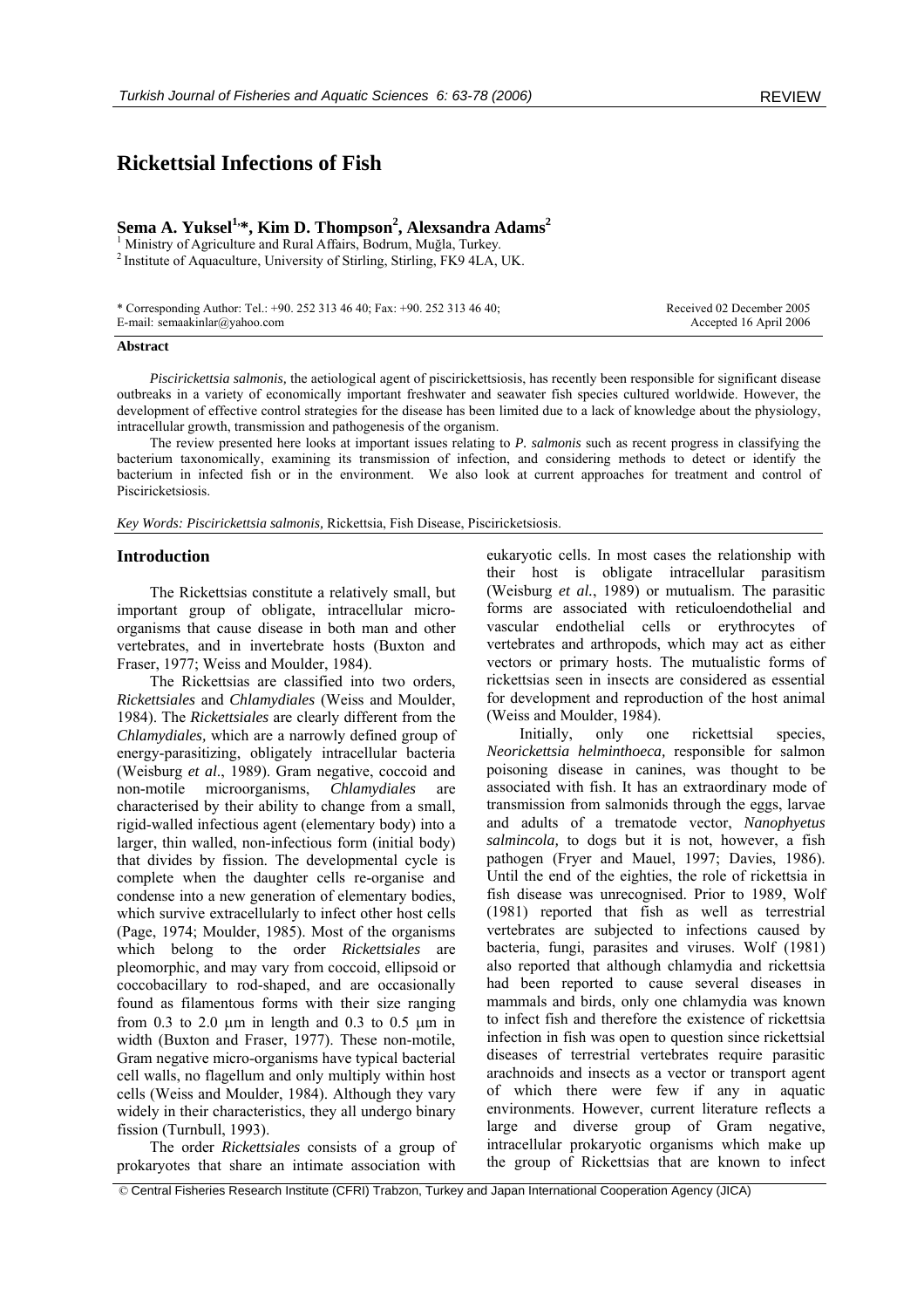aquatic poikilotherms. Most of these infections are in marine or anadromous hosts, but they have also been reported in freshwater environments. In the last twenty years, at least 25 species of marine bivalves and 12 aquatic crustaceans have been reported to be infected with intracellular rickettsia-like and chlamydia-like organisms in France, Canada, Japan, Spain, Scotland, Sweden, Singapore, Malaysia and USA (Fryer and Lannan, 1994). Only recently was epitheliocystis shown to be a disease caused by chlamydia-like organisms belonging to the order *Chlamydiales* (Turnbull, 1993). However, none of these chlamydia-like organisms have been isolated from freshwater or seawater fish, and the description of their cellular morphology and pathology is limited (Fryer and Lannan, 1994). In recent years, the importance placed on these intracellular bacteria in fish disease has changed dramatically and rickettsial agents are now known to cause significant disease outbreaks in fish (Fryer and Lannan, 1994).

#### **Historical Background**

Current literature has shown that the rickettsialike organisms (RLO) observed or isolated from a variety of fish species in different geographical locations and aquatic environments around the world, make up an important group of fish pathogens, with the potential for significant effect on the health of both freshwater and seawater species (Fryer and Lannan, 1996). However, prior to 1989 there were few reports of RLO in fish.

The first report of RLO associated with fish, occurred during an examination of a dead *Tetradon fahaka* from the Nile River in Egypt in 1939 (Mohamed, 1939). The organism, a round coccus structure, approximately 0.25 µm in diameter, was seen in the blood and in some of the internal organs of the fish when stained with Giemsa. They were named as a new species "*Rickettsia pisces*". However, no additional cases of the disease were reported either in that particular species of fish or at the same location.

No further reports of rickettsia in fish occurred until 1975 when Ozel and Schwanz-Pfitzer (1975) first cultured an intracellular RLO from rainbow trout, *Oncorhynchus mykiss,* collected from a freshwater source in Germany, while testing for Egtved (Viral Hemorrhagic Septicemia) virus. They did not, however, characterise it morphologically or establish the nature of the agent associated with these mortalities in rainbow trout (Fryer and Lannan, 1994). In 1986, RLO was observed by electron microscopy in a marine fish, dragonet *Callionymus lyra* collected from Cardigan Bay, Wales, while examining tissue sections for a common blood parasite of dragonets (Davis, 1986).

The role of rickettsiae as emerging pathogens of fish became apparent in 1989 (Fryer and Lannan, 1996). During 1989, an estimated 1.5 million Coho salmon, *Oncorhynchus kisutch,* roughly 200 g to

market size (approximately 2 kg) located in areas around Puerto Montt and the Island of Chiloe in Chile, died of a disease with an unknown etiology. These mortalities resulted in losses of more than 10 million US dollars to the Chilean fish farming industry (Cvitanich *et al*., 1990). Average mortalities which occurred in some locations were approximately 60% with losses of up to 90%. No common factors were evident among the infected fish, which occurred in a variety of stocks, hatcheries, and water supplies during the freshwater phase of production. The fish had also been fed different types of food (Branson and Nieto Diaz-Munoz, 1991). The disease was only observed in Coho salmon and not in Chinook salmon *Oncorhynchus tshawytscha*, Atlantic salmon *Salmo salar* or rainbow trout *O. mykiss*, also present in the affected area (Fryer *et al*., 1990). The disease was associated with high mortalities in Coho salmon as early as 1981, and was known as 'Coho Salmon Syndrome' or 'Huito Disease'. The epizootics typically occurred and peaked in autumn with repeat outbreaks in the following spring (Bravo and Campos, 1989; Cvitanich *et al.,* 1990).

Bravo and Campos (1989), who first described the disease, observed an unidentified parasite in the blood and internal organs of infected fish by both light and electron microscopy, although no infectious agent was isolated from diseased fish. After the outbreaks, intensive investigations were initiated to isolate and identify the causative agent, describe the pathology caused by the agent, develop diagnostic methods, examine the fish immune response to the pathogen and conduct field trials with antibiotics (Cvitanich *et al.*, 1990). The causative agent of the disease was first isolated from infected Coho salmon reared in seawater in Chile using fish cell lines. The organism fulfilled Koch's postulates by reproducing the disease experimentally in Coho salmon in both fresh and seawater aquaria and confirming the presence of the agent by reisolating the organisms from infected fish (Fryer *et al.,* 1990; Cvitanich *et al*., 1991). Initially, the organism was thought to be a pathogen of only Coho salmon, but it was then shown to cause disease and mortality in Atlantic salmon, Chinook salmon and rainbow trout, leading to the name for the disease of 'salmonid rickettsial septicaemia' (SRS) (Cvitanich *et al.*, 1991). Since 1989, a number of reports have documented rickettsial disease in different salmonid species: Coho salmon; rainbow trout; Chinook salmon and Atlantic salmon in both seawater and freshwater in Chile (Fryer *et al.*, 1990; Cvitanich *et al.*, 1991; Branson and Nieto Diaz-Munaz, 1991; Garcés *et al*., 1991; Fryer and Lannan, 1992; Bravo, 1994; Cvitanich *et al*., 1995; Gaggero *et al*., 1995). The previously undescribed obligate intracellular pathogen isolated from infected fish, was named *Piscirickettsia salmonis* gen. nov., sp. nov, a rickettsial organism belonging to the order *Rickettsiales*, family *Rickettsiaceae*. This became known as the agent of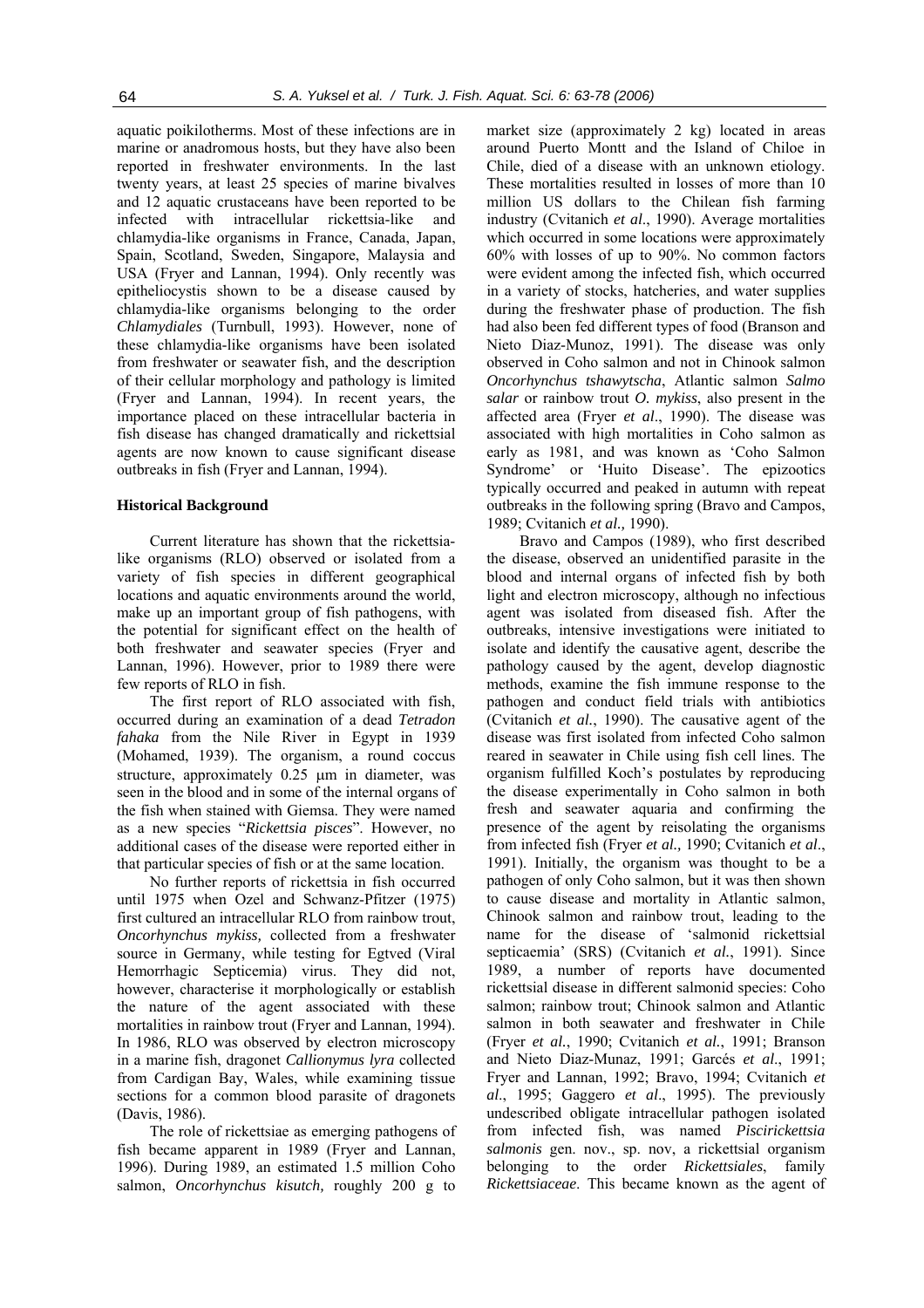the epizootic outbreaks occurring in the marine netpen-reared coho salmon in southern Chile, with the disease, referred to as piscirickettsiosis (Fryer *et al*., 1992).

After isolation of the RLO from Chilean salmonids, rickettsial infections were identified in netpen-reared Atlantic salmon in the coastal waters of British Colombia in 1991. The clinical signs and postmortem findings of the disease were similar to the disease reported in farmed Chilean coho salmon caused by RLO (Brocklebank *et al*., 1992). An identical disease had been reported in pink salmon, *Oncorhynchus gorbuscha,* cultured in seawater tanks in British Colombia in the 1970's and in farmed Coho and Chinook salmon in 1989 (Evelyn, 1992). Following the disease outbreak in Chile and Canada, similar disease outbreaks were observed in Atlantic salmon in Norway (Olsen *et al*., 1997), Ireland (Rodger and Drinan, 1993) and Scotland (Grant *et al*., 1996).

Up until 1994, RLO had only been isolated from or observed in salmonids. However, after this time the disease was reported in a number of different fish species located in different geographic regions. The disease was reported to affect Mozambique tilapia *Oreochromis mossambicus*, Nile tilapia *Oreochromis niloticus*, blue tilapia *Oreochromis aureus*, redbelly tilapia *Tilapia zillii* and Wami tilapia *Tilapia hornorum* in freshwater culture ponds and seawater in southern Taiwan (Chern and Chao, 1994; Chen *et al*., 1994). Khoo *et al*. (1995) also observed RLO in blueeyed plecostomus *Panaque suttoni*, a tropical freshwater fish that was imported from South America to the USA for the pet fish industry. During the winter of 1993-1994, mortalities associated with pathological changes in farmed juvenile sea bass, *Dicentrarchus labrax,* occurred on the Mediterranean coast, Southern France. Comps *et al*. (1996) reported that a RLO was the causative agent of this disease.

Cvitanich *et al.* (1995) observed and isolated a new RLO from Atlantic salmon during December 1994 and January 1995 in Chile. The disease outbreak was observed in net pens in farms located in Lake Llanquihue (water temperature approximately 16°C) and in sea pens (water temperature approximately 14°C). Cvitanich *et al.* (1995) named this agent UA-2 or U2 meaning "unidentified agent 2" because it was different from the RLO which was previously observed and referred to as UA "unidentified agent" by Branson and Nieto Diaz-Munoz (1991). A disease associated with a RLO occurred on four Atlantic salmon sea farms in Ireland during 1995 and 1996. A bacterium consistent with *P. salmonis* was isolated from infected fish on fish cell lines, and the disease was experimentally reproduced with the isolated agent (Palmer *et al*., 1996).

In Eastern North America, a disease began in a Nova Scotia Atlantic salmon pen site in September 1996, and continued in the fish population which had been transferred to sea pens in spring 1996. Diagnostic findings strongly suggested that the agent responsible for the disease was a RLO. This was the second report of a RLO infection in North America, although from a different part of the country (Cusack *et al*., 1997). The second report of RLO infections in European sea bass in the Mediterranean came from Greece (Athanassopoulou *et al*., 1999). Twenty days after transfer to cages, fish showed erratic swimming and abnormal behavior with high mortality of up to 80% in colder months. Intravacuolar bacteria-like inclusions observed in tissue lesions showed similarities to *P. salmonis*.

In 2000, mortalities occurred in southern California, USA among hatchery reared juvenile white seabass *Atractoscion nobilis* with infections associated with a *P. salmonis-*like organism. Although, the isolated bacterium induced 80% mortality in 10 d in experimentally infected Coho salmon, it reacted weakly with polyclonal anti-*P. salmonis* serum (Chen *et al*., 2000). Mauel and Miller (2002) reported the presence of *P. salmonis*-like organisms in tissue sampled from tilapia affected by epizootics similar to piscirickettsiosis. The samples had been sent from Jamaica, Indonesia, Southern California and Florida during 2000 and 2001. Chen *et al*. (2000) reported a Piscirickettsia-like organism in grouper *Epinephelus melanostigma,* in Taiwan. The clinical signs and histological lesions were similar to the piscirickettsiosis observed in salmonids and tilapia. The intracellular organisms involved were similar in size and morphology to *P. salmonis,* and gave a positive reaction with polyclonal antibody (PAb) against *P. salmonis.* However, they did not produce a cytopathic effect (CPE) in fish cell lines.

Mauel *et al*. (2003) reported a disese which caused high losses in tilapia (*O. mossambicus* and *Sarotherodon melanotheron*) in wild and farmed populations on Oahu, Hawaii, USA in 1994. The disease was similar but not identical to pisciricketsiosis observed in salmonids. The agent of the disease was not thought to be *P. salmonis*, but was considered as a *Piscirickettsia*-like organism referred to as Hawaiian tilapia *Piscirickettsia*-like organism (HTPLO). The HTPLO did not respond to *P. salmonis*-specific antibodies in IFAT and did not produce an amplicon with a *P. salmonis*-specific polymerase chain reaction (PCR). Also, the HTPLO did not produce a cytopathic effect in any of the cell line used in the study. However, the HTPLO exhibited many of the characteristics common with *P. salmonis,* for example they were obligate, pleomorphic coccoid bacteria, occuring free in the cytoplasm or within phagolysosomes. Both pathogens had a double cell wall with no defined nucleus and variable electron-dense and electron-lucent areas, however, the HTPLO was smaller in size than *P. salmonis*. The disease syndromes caused by the two bacteria were similar, although the HTPLO did not produce craterform lesions in the liver of infected fish, as seen with *P. salmonis,* and grew at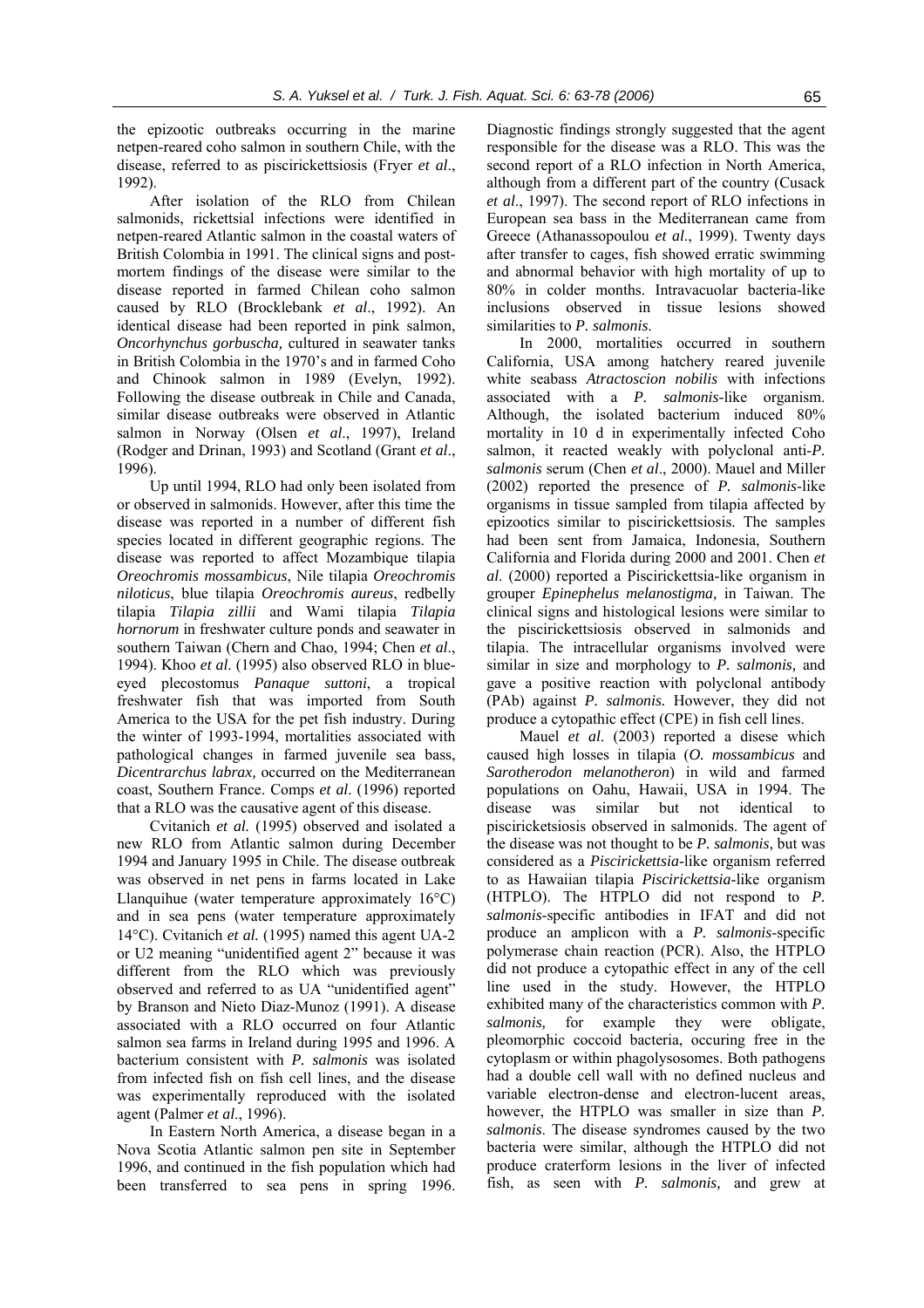temperatures above 20°C.

Corbeil *et al*. (2005) observed a RLO in farmed Atlantic salmon located in South-East Tasmania, Australia. Weak staining of the Tasmanian RLO in immunohistochemistry suggested the presence of some shared antigenic determinants between the Tasmanian RLO and the *P. salmonis* type strain. Immunogold staining also supported the immunohistochemical results. Also, the Tasmanian RLO appeared to share many morphological characteristics with *P. salmonis.* However, in contrast to *P. salmonis*, cell cultures inoculated with tissue homogenates from Tasmanian RLO-infected fish did support growth of the pathogen. From sequence alignment studies, Corbeil *et al.* (2005) concluded that the Tasmanian RLO contained a 19 bp deletion at the 3'-end of the internal transcribed spacer region of the rDNA operon, thus indicating a genetic divergence from *P. salmonis* isolates which are exotic to Australia.

In the last few years, rickettsial diseases have been observed in various locations in a variety of fish species world wide. The disease has been especially important to the Chilean salmonid fish farming industry. History of rickettsial disease in fish is reviewed in Table 1.

### **The Bacterium**

**Taxonomy :** In the 1984 edition of Bergey's manual of Systematic Bacteriology (Weiss and Moulder, 1984) the order *Rickettsiales* was divided into three families: *Rickettsiaceae, Bartonellaceae* and *Anaplasmataceae* depending on their morphology, serology, mode of transmission and their association with the cells they infect. The family *Rickettsiaceae* includes tribes: *Rickettsieae* (genus *Rickettsia*, *Rochalimaea* and *Coxiella*)*, Ehrlichieae* (genus *Ehrlichia* and *Cowdria*) and *Wolbachieae* (genus *Wolbachia* and *Rickettsiella*). The variation in intrinsic properties of the members of each tribe is based on the hosts that they infect. *Rickettsieae* are pathogenic for man, while *Ehrlichieae* are pathogenic for domestic animals but are also possible human pathogens. On the other hand, the tribe *Wolbachieae*  are pathogens or symbiontes of arthropods (Buxton and Fraser, 1977; Weiss and Moulder, 1984; Drancourt and Raoult, 1994). Assignment of *P. salmonis* to one of the tribes mentioned above was delayed until appropriate classification of the family was carried out. It was placed in the order *Rickettsiales*, the family *Rickettsiaceae*, and is both a new genus and a new species based on its unique 16S rRNA sequence, temperature requirements, host range and serological characteristics (Fryer *et al.*, 1992).

The term rickettsia initially covered all intracellular bacteria, regardless of any other characteristics they exhibited. Early rickettsial taxonomy was based on a comparison of phenotypic characteristics such as the bacteria's interactions with

the environment and the antigenicity of isolates. However, genomic studies including 16S rRNA sequencing, DNA-DNA relatedness studies, restriction profiles and polymorphism analysis have recently been used to unravel rickettsial taxonomy (Weisburg *et al.*, 1989; Drancourt and Raoult, 1994). The 16S rRNA gene sequence showed *P. salmonis* to be a member of the gamma subdivision of the Proteobacteria like *Coxiella burnetti* and *Wolbachia persica*, while bacteria of the genera *Neorickettsia, Cowdria, Ehrlichia, Anaplasma* and *Rickettsia* are members of the alpha subdivision of the Proteobacteria (Mauel, *et al*., 1999). Therefore, the genus *Piscirickettsia* has been placed in a new class within Gammaproteobacteria and a new family *Piscirickettsiaceae* (Fryer and Hedrick, 2003). Many RLO have been isolated from a variety of different fish species since 1989. Most of them are serologically identified as *P. salmonis* (Evelyn, 1992; Rodger and Drinan, 1993; Gaggero *et al.*, 1995; Olsen *et al.*, 1997, Fryer and Lannan, 1996). Although the isolates react with polyclonal antibodies (PAbs) against *P. salmonis* type strain LF-89 and appear to be morphologically similar, taxonomic placement of the isolates should be based on genetic differences between the RLO isolates. Mauel *et al.* (1999) assessed the genetic variability of the 16S ribosomal DNA, the internal transcribed spacer (ITS) and the 23S ribosomal DNA of a number of different isolates from three different hosts and different locations (LF-89, coho salmon/Chile; EM-90, Atlantic salmon/Chile; ATL-4-91, Atlantic salmon/Canada; NOR-92, Atlantic salmon/ Norway; SLGO-94, rainbow trout/Chile and C1-95, coho salmon/Chile) using PCR. Phylogenetic comparison of the *P. salmonis* 16S rRNA to other bacterial genes confirmed that the organism is a member of the gamma subdivison of the Proteobacteria, and closely related to the genus *Coxiella* and *Francisella*. The authors also concluded that all isolates of *P. salmonis* were from a monophyletic group within the same subdivision of Proteobacteria, and isolate EM-90 diverges genetically from other isolates based on its 16S, ITS and 23S rDNA sequence analysis (Mauel *et al.*, 1999).

Casanova *et al*. (2003) also reported an electrophorectic analysis of ITS region of eleven *P. salmonis* isolates obtained from different salmon species and places in southern Chile. Results showed that two groups could be determined among Chilean isolates which is in agreement with Mauel *et al.* (1999). Five isolates, including LF 89, were closely related while the Chilean isolate EM-90 had diverged genetically, therefore, genetic variability within *P. salmonis* is lower than expected (Casanova *et al.*, 2003).

Reid *et al*. (2004) analysed 16S-to-23S ITS and 16S ribosomal DNA of isolates of *P. salmonis* from Scotland and Ireland. Their results showed the Irish isolates of *P. salmonis* formed two new groups of the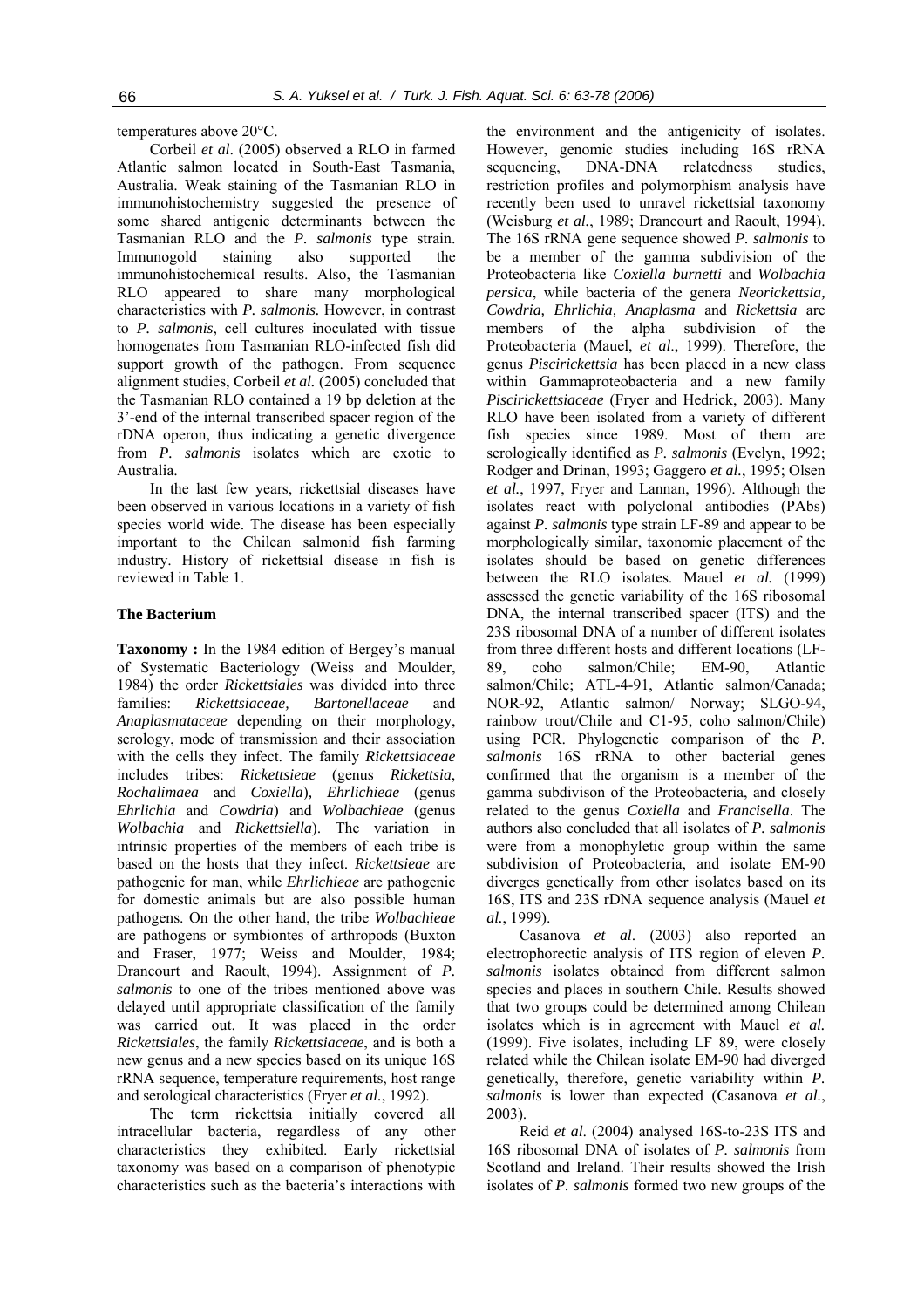**Table 1.** History of natural outbreaks of rickettsial diseases in fish

| Date of<br>Outbreaks                   | Host species                                                                                                                    | Location                                           | Means of identification                                                                                                                                                                                                                                                                                                                                                                                                     | Mortality    | Named                                            | Reference                                        |
|----------------------------------------|---------------------------------------------------------------------------------------------------------------------------------|----------------------------------------------------|-----------------------------------------------------------------------------------------------------------------------------------------------------------------------------------------------------------------------------------------------------------------------------------------------------------------------------------------------------------------------------------------------------------------------------|--------------|--------------------------------------------------|--------------------------------------------------|
| 1939                                   | Tetradon. fahaka                                                                                                                | Egypt<br>(Freshwater)                              | LM: Small coccoid forms in monocytes leucocytes and plasma in heart- Not reported<br>blood and liver smears of a dead fish with Giemsa staining                                                                                                                                                                                                                                                                             |              | Rickettsia pisces                                | Mohamed, 1939                                    |
| 1975                                   | Rainbow trout<br>Oncorhynchus<br>mykiss                                                                                         | Germany<br>(Freshwater)                            | Isolation in fish cell line (RTG-2) and LM                                                                                                                                                                                                                                                                                                                                                                                  | Not reported | Rickettsia-like<br>organism (RLO)                | Ozel and<br>Schwanz-Pfitzer, 1975                |
| 1970-<br>1978<br>1983-<br>1984<br>1984 | Pink salmon<br>O. gorbuscha<br>Chinook salmon<br>O. tshawytscha<br>Coho salmon<br>O. kisutch                                    | Pacific Northwest<br>Coast of Canada<br>(Seawater) | LM: Gram negative, Giemsa positive, basophilic or amphophilic Not reported<br>spheres in Haematoxylin and Eosin (H&E), best staining with<br>Methylene blue, acid fast, Periodic acid-Schiff negative, Macchiavello<br>negative in tissue sections from liver and kidney                                                                                                                                                    |              | RLO/Salmonid<br>rickettsial<br>septicaemia (SRS) | Evelyn, 1992                                     |
| 1986                                   | Dragonet<br>$C.$ lyra $L.$                                                                                                      | Cardigan Bay<br>Wales<br>(Seawater)                | EM of spleen                                                                                                                                                                                                                                                                                                                                                                                                                | Not reported | <b>RLO</b>                                       | Davies, 1986                                     |
| 1989                                   | Coho salmon<br>O. kisutch                                                                                                       | Chile<br>(Seawater)                                | LM (Gram, Giemsa) and EM in blood and internal organs of infected 90%<br>fish                                                                                                                                                                                                                                                                                                                                               |              | Coho salmon<br>syndrome (CSS)                    | Bravo and Campos,<br>1989                        |
| 1989                                   | Coho salmon<br>O. kisutch                                                                                                       | Chile<br>(Seawater)                                | Isolation using fish cell lines; LM (Gram negative, stained with 90%<br>Pinkerton's method and modified Gimenez. and Giemsa) and EM of<br>isolated organisms; in vitro characterisation; no reaction with a<br>monoclonal antibody (MAb) against the group-specific LPS chlamydial<br>antigen by Indirect fluorescent antibody technique (IFAT)                                                                             |              | RLO/Chilean Coho<br>salmon disease<br>(CCSD)     | Fryer et al., 1990                               |
| 1989-<br>1990                          | Chinook salmon<br>O. tshawytscha<br>Coho salmon<br>O. kisutch<br>Atlantic salmon<br>Salmo salar<br>Rainbow trout<br>$O.$ mykiss | Chile<br>(Seawater)                                | Isolation using fish cell lines, LM [Gram negative, periodic acid-Schiff 70%<br>(PAS), Ziehl-Neelsen acid fast and Gimenez negative but stained with<br>H&E, Giemsa and methylene blue on smears prepared from peripheral<br>blood, fish tissue and infected cell culture] and EM of fish tissue and<br>infected cell culture; fulfilled Koch's postulate; IFAT with MAb<br>against Chlamydia and reproduced in fresh water |              | RLO/CCSD/SRS                                     | Cvitanich et al., 1990<br>Cvitanich et al., 1991 |
| 1989                                   | Coho salmon<br>O. kisutch                                                                                                       | Chile<br>(Seawater)                                | LM (Gram negative, PAS negative, not stain with Gimenez and 60-90%<br>Macchiavello) of kidney and blood smears and fish tissue; attempted to<br>isolate with fish cell lines but with no CPE                                                                                                                                                                                                                                |              | Unidentified agent-<br><b>UA/RLO</b>             | Branson and<br>Nieto Diaz-Munoz,<br>1991         |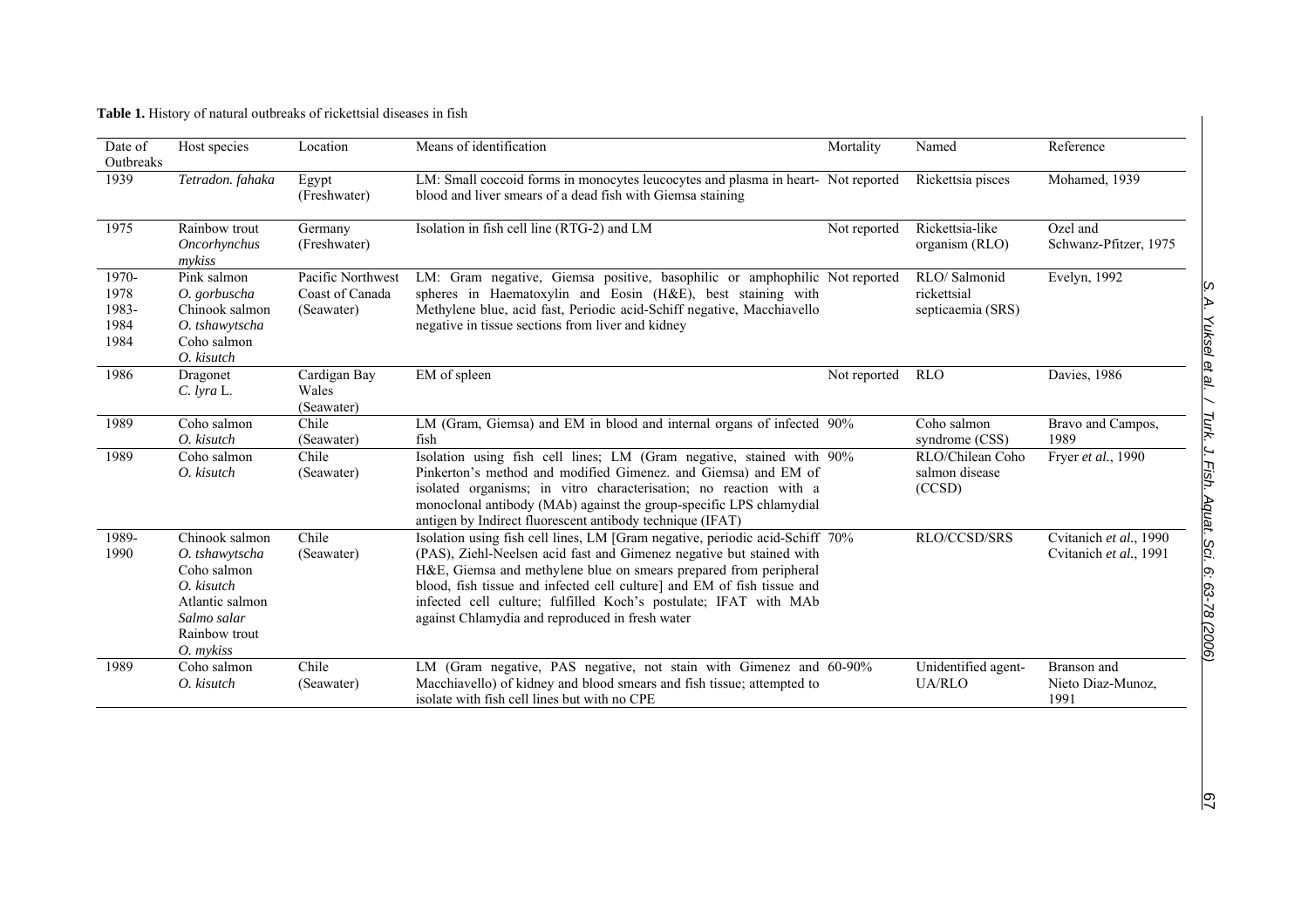| Table 1. (Continue) |  |
|---------------------|--|
|---------------------|--|

| Date of         | Host species                                                                                                                                                    | Location                                     | Means of identification                                                                                                                                                                                     | Mortality     | Named                                                                      | Reference                                 |
|-----------------|-----------------------------------------------------------------------------------------------------------------------------------------------------------------|----------------------------------------------|-------------------------------------------------------------------------------------------------------------------------------------------------------------------------------------------------------------|---------------|----------------------------------------------------------------------------|-------------------------------------------|
| Outbreaks       |                                                                                                                                                                 |                                              |                                                                                                                                                                                                             |               |                                                                            |                                           |
| <sup>1989</sup> | Chinook salmon<br>O. tshawytscha<br>Coho salmon<br>O. kisutch<br>Atlantic salmon<br>S. salar<br>Rainbow trout<br>O. mykiss                                      | Chile<br>(Seawater)                          | Isolation; fulfilled Koch's postulates; IFAT and Acridine orange Not reported<br>stain                                                                                                                      |               | RLO designated as<br>strain LF-89 of SRS                                   | Fryer and Lannan,<br>1992                 |
| 1989            | Coho salmon O. kisutch                                                                                                                                          | Chile<br>(Seawater                           | EM and 16 small subunit ribosomal ribonucleic acid (16S rRNA) -<br>analysis of the designated strain LF-89                                                                                                  |               | Piscirickettsia<br>salmonis gen. nov.,<br>sp. $nov.$<br>Piscirickettsiosis | Fryer et al., 1992                        |
| 1991            | Atlantic salmon<br>S. salar                                                                                                                                     | <b>British Columbia</b><br>(Seawater)        | LM: the organisms was Gram negative, acid fast, PAS negative, 0.06%/d<br>Giemsa positive, Macchiavello negative and blue with toluidine<br>blue in infected tissue sections                                 |               | <b>RLO</b>                                                                 | Brocklebank et al.,<br>1992               |
| 1988-1992       | Atlantic salmon<br>S. salar                                                                                                                                     | Norway<br>(Seawater)                         | Isolation in fish cell line; LM (Gram, H&E, PAS, Ziehl-Neelsen, Not reported<br>May-Grunwald-Giemsa, Machiavello's); Immunohistochemistry<br>$(IHC)$ ; EM; IFAT                                             |               | P. salmonis<br>Piscirickettsiosis                                          | Olsen et al., 1997                        |
| 1991            | Atlantic salmon<br>S. salar                                                                                                                                     | West of Ireland                              | LM (Gram, H&E, Giemsa and Acridine orange) and EM of Not reported<br>tissue samples                                                                                                                         |               | <b>RLO</b>                                                                 | Rodger and Drinan,<br>1993                |
| 1993            | Coho salmon O. kisutch<br>Atlantic salmon S. salar<br>Rainbow trout <i>O. mykiss</i>                                                                            | Chile<br>(Freshwater)                        | Isolation using fish cell line; LM (Gram and Giemsa staining of Not reported<br>infected cell culture); IFAT                                                                                                |               | P. salmonis                                                                | Gaggero et al., 1995                      |
| 1993            | Rainbow trout O. mykiss                                                                                                                                         | Llanquihue Lake<br>in Chile<br>(Freshwater)  | LM (Giemsa) of tissue smears and Fluorescent antibody (FA)                                                                                                                                                  | 10%           | P. salmonis<br>Piscirickettsiosis                                          | Bravo, 1994                               |
| 1992-1993       | Mozambique tilapia<br>O. mossambicus.<br>Nile tilapia O. niloticus,<br>Blue tilapia O. aureus,<br>Redbelly tilapia<br>T. zilllii<br>Wami tilapia<br>T. hornorum | Southern Taiwan<br>(Seawater/<br>Freshwater) | Isolation using fish cell lines, LM (Gram, Liu's staining, H&E, 20-40%;<br>PAS, Ziehl-Neelsen acid-fast) of blood film and spleen smear up to 95% in<br>and tissue sections; EM; fulfilled Koch's postulate | severe cases) | <b>RLO</b>                                                                 | Chern and Chao, 1994<br>Chen et al., 1994 |

68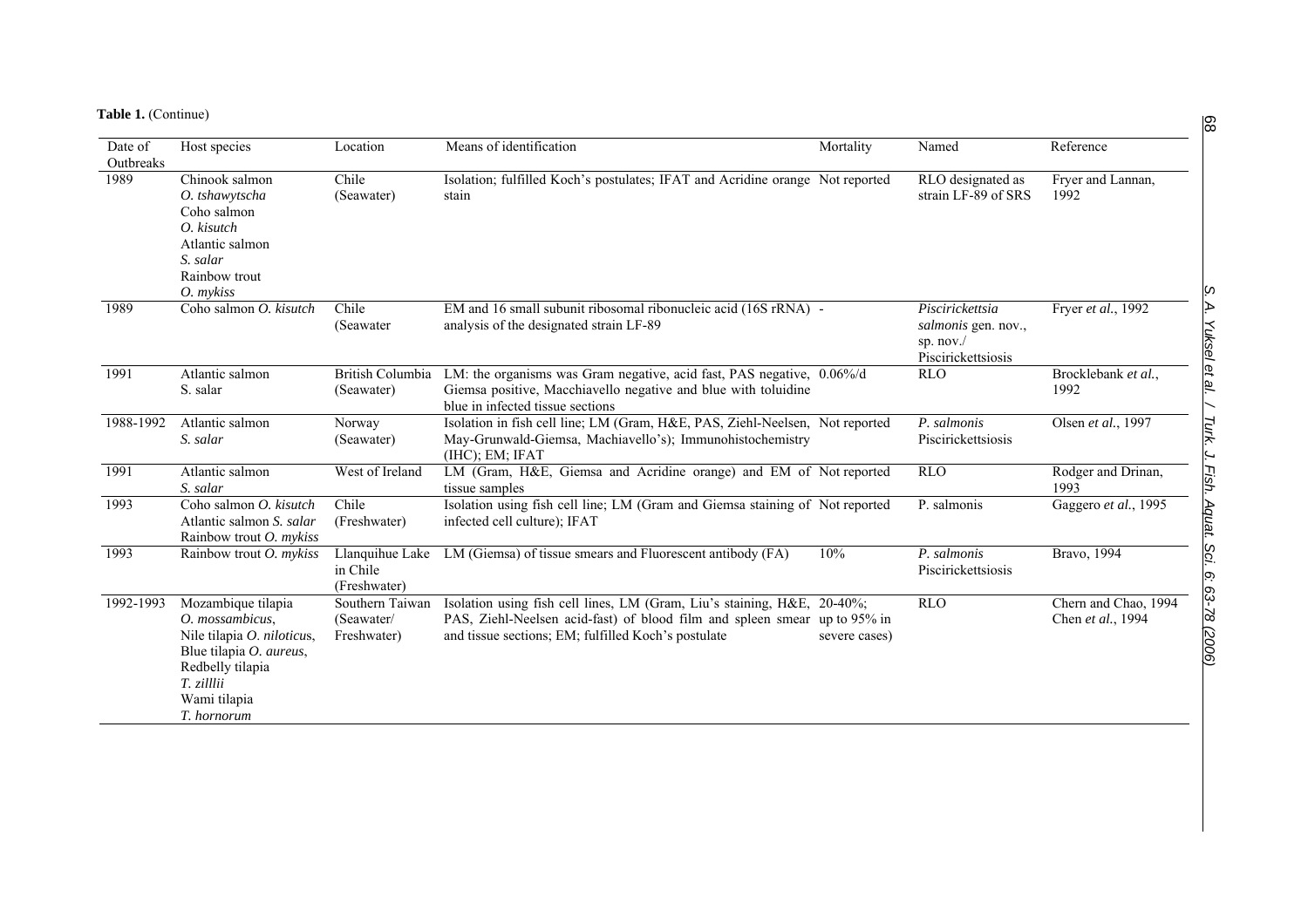# **Table 1.** (Continue)

| Date of<br>Outbreaks | Host species                                            | Location                                          | Means of identification                                                                                                                                                                                                                                                                                                | Mortality    | Named                                                            | Reference                         |
|----------------------|---------------------------------------------------------|---------------------------------------------------|------------------------------------------------------------------------------------------------------------------------------------------------------------------------------------------------------------------------------------------------------------------------------------------------------------------------|--------------|------------------------------------------------------------------|-----------------------------------|
| 1993-1994            | Sea bass<br>D. labrax                                   | France                                            | LM (H&E) and EM of affected fish tissue                                                                                                                                                                                                                                                                                | 20%          | <b>RLO</b>                                                       | Comps et al., 1996                |
| 1995                 | Atlantic salmon<br>S. salar                             | Scotland<br>(Seawater)                            | Isolation, LM and EM; fulfilled Koch's postulates (With affected Not reported<br>cell culture supernatant: no reaction to a latex agglutination test<br>for P. salmonis; Enzyme-linked immunosorbent assays (ELISA)-<br>Relisa-Rickettsia, Microtex was positive; IFAT positive for P.<br>salmonis); 16S rRNA analysis |              | $RLO/P.$ salmonis                                                | Grant et al., 1996<br>Grant, 1999 |
| 1995                 | Blue-eyed plecostomus<br>P. suttoni                     | Colombia<br>(Freshwater)                          | LM (Gram, H&E, Macchiavello's, Pinkerton's and Fite's acid<br>fast stains) and EM                                                                                                                                                                                                                                      | Not reported | <b>RLO</b>                                                       | Khoo et al., 1995                 |
| 1994-1995            | Atlantic salmon<br>S. salar                             | Chile<br>(Seawater/<br>Freshwater)                | Isolation; LM (Gram, Gimenez, PAS, Ziehl-Neelsen acid-fast)<br>and EM; IFAT negative with sera against Unidentified agent<br>(UA)/P. salmonis or Renibacterium salmoninarum, Chlamydia<br>and also negative in identification test for chlamydia (culture in<br>McCoy cells, ELISA, and Gimenez stain)                 | 4-12% /week  | Unidentified agent 2<br>(UA2)                                    | Cvitanich et al., 1995            |
| 1995-1996            | Atlantic salmon<br>S. salar                             | Ireland<br>(Seawater)                             | Isolation; LM (Gram-Twort, Giemsa, H&E) and EM of tissue<br>sections; IFAT with serum against P. salmonis was positive;<br>fulfilled Koch's postulate                                                                                                                                                                  | Not reported | Piscirickettsiosis-like Palmer et al., 1996<br>disease           |                                   |
| 1996                 | Atlantic salmon<br>S. salar                             | Eastern North<br>America<br>(Seawater)            | Isolation; LM (Gram, Giemsa, Toluidine blue) and EM; IFAT<br>with serum against P. salmonis was positive; fulfilled Koch's<br>postulate                                                                                                                                                                                | 6%           | <b>RLO</b>                                                       | Cusack et al., 1997               |
| 1999                 | Sea bass<br>$D.$ labrax                                 | Greece<br>(Seawater)                              | LM (Giemsa) of affected fish tissue                                                                                                                                                                                                                                                                                    | Up to $80\%$ | <b>RLO</b>                                                       | Athanassopoulou et al.,<br>1999   |
| 2000                 | White seabass<br>A. nobilis                             | Sothern<br>California<br><b>USA</b><br>(Seawater) | Isolation; LM (white Giemsa); IFAT with serum against P.<br>salmonis was reacted weakly.                                                                                                                                                                                                                               | Not reported | White seabass P.<br>salmonis-like<br>organism (WSPSLO)           | Chen et al., 2000                 |
| 2000                 | Grouper<br>E. melanostigma                              | Taiwan                                            | LM (H&E) and EM of affected fish tissue; IHC positive with<br>polyclonal against P. salmonis; attempted to isolate with fish cell<br>lines but with no CPE.                                                                                                                                                            | 1% in 10 d   | Piscirickettsia-like<br>organism                                 | Chen et al., 2000                 |
| 1994                 | Hawaiian tilapia<br>$O.$ mossambicus<br>S. melsnotheron | Oahu, Hawaii<br>(Freshwater)                      | LM (H&E, Gram, Giemsa, Lillie Twort, Kinyoun's acid fast,<br>Brown & Brenn, Prussion Blue, Fontana Masson); IFA; PCR;<br>attempted to isolate with fish cell lines but with no CPE.                                                                                                                                    | 60%          | The Hawaiian tilapia<br>Piscirickettsia-like<br>organism (HTPLO) | Mauel et al., 2003                |
| 2005                 | Atlantic salmon<br>S. salar                             | Tasmania,<br>Australia<br>(Seawater)              | IHC, Immunoelectron microscopy; PCR; Nucleic acid<br>sequencing; phylogenetic analysis of rDNA sequences;<br>attempted to isolate with fish cell lines but with no CPE.                                                                                                                                                | Not reported | The Tasmanian RLO                                                | Corbeil et al., 2005              |

89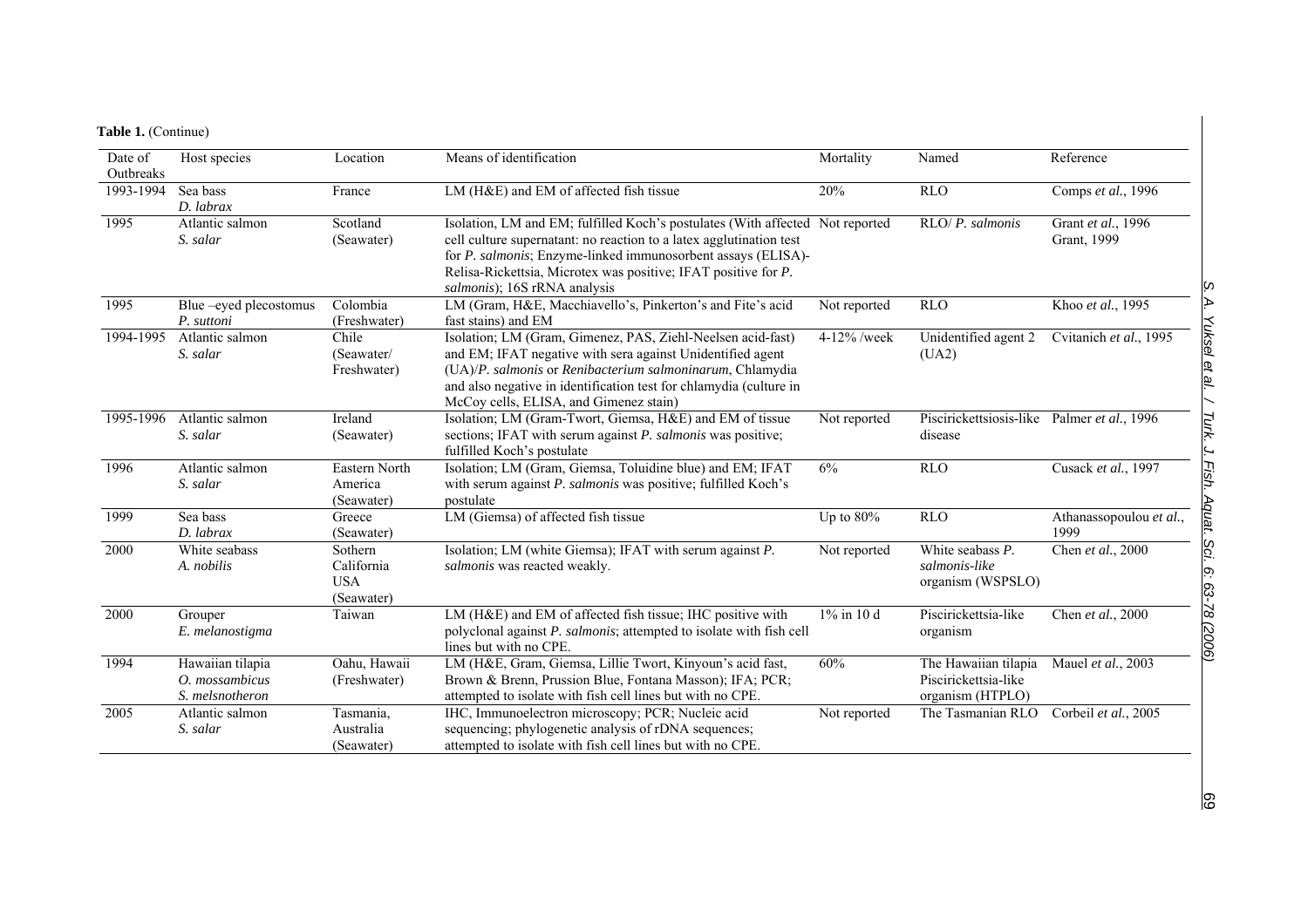organism, while Scottish isolates clustered together with the Norwegian and Canadian isolates from Atlantic salmon.

McCarthy *et al*. (2005) compared the DNA sequences of the 16S rDNA and 16S-23S ITS region of the sea bass piscirickettsia-like organism (SBPLO) isolated from European sea bass with published sequences from *P. salmonis* strains. Results showed this SBPLO to be another strain of *P. salmonis*, closely related to the salmonid pathogens.

Arkush *et al*. (2005) also reported an intracellular bacterium isolated from white sea bass in Southern California, USA identified as *P. salmonis* by sequences from 16S and 23S rDNA and ITS.

It is agreed that the taxonomic classification of *P. salmonis* isolates needs further analysis.

**Morphology :** The size of *P. salmonis* is between 0.5- 1.5 µm in diameter. It is a coccoid or ring-formed bacterium or can appear as a pair of curved rods. It is pleomorphic, non-encapsulated, non-motile and Gram negative. The bacterium usually develops within the cytoplasmic vacuoles of the host cells and can occur either singly in diffuse groups, in pairs or as dense morula-like masses. They multiply by binary fission (Figure 1). Individual or paired organisms enclosed in membrane bound vacuoles, are surrounded by a double membrane layer consisting of a highly rippled outer membrane and an inner membrane closely associated with the cytoplasm of the bacterium. It has a typical Gram negative cell wall and protoplasmic structure of a prokaryote (Fryer *et al.*, 1990; Fryer *et al.*, 1992). The cell contents are composed of numerous ribosome-like particles concentrated near the plasma membrane, a single or multiple fibrillar nucleoid(s) localized in the central region and small electron lucent vacuoles (Fryer *et al.*, 1990). The vacuoles are not bound by a membrane and are variable in size and number (Cvitanich *et al.*, 1991).

The RLO stain dark blue with Giemsa, methylene blue, retain basic fuchsin when stained with Pinkerton's adaptation of Gimenez, and are basophilic with H&E, but they do not stain with PAS, Ziehl-Neelsen acid fast or Macchiavello's Gimenez. The organisms do not react with MAb against the group-specific chlamydial LPS antigen (Fryer *et al.*, 1990; Turnbull, 1993).

**Culture Characteristics** *in Vitro* **:** *P. salmonis*  produces a CPE in the following salmonid cell lines: chinook salmon embryo (CHSE-214) (Figure 2); chum salmon, *Oncorhyncus keta* heart (CHH-1); coho salmon embryo (CSE-119); rainbow trout gonad (RTG-2); and the following non-salmonid fish cell lines: common carp, *Cyprinus carpio*, epithelioma papillosum cyprini (EPC) and fathead minnow, *Pimephales promelas* Rafinesque (FHM), but not in brown bullhead, *Ictalurus nebulosus* (Lesucur) (BB) and bluegill, *Lepomus macrochirus* Rafinesque*,* fry (BF-2) cell cultures. The RLO responsible for causing disease in tilapia in Taiwan was cultured in a nonsalmonid fish cell line, Nile tilapia ovary origin cells (TO-2) at 25°C (Chern and Chao, 1994). Attempts to culture the organism on artificial media in different culture environments have however failed (Cvitanich *et al.*, 1991). A CPE in fish cell lines appears after 5-6 d and the monolayer completely lyses by 14 d at 15- 18°C. Although some attempts to obtain a CPE by *P. salmonis* in the BB cell line have failed (Fryer *et al.*, 1990; Cvitanich *et al.*, 1991), a CPE by the bacterium with complete destruction of the monolayer by 78 d post-infection has been reported in BB cells (Almendras *et al*., 1997). Almendras *et al.* (1997) observed the organism free and in intracytoplasmic and extracellular locations under transmission electron microscopy (TEM).

Birkbeck *et al*. (2004a) reported that *P. salmonis* could be grown in a *Spodoptera frugiperda* (Sf21) insect cell line. The yield of *P. salmonis* isolate SCO-95A, from Atlantic salmon in Scotland, was up to 100 times that obtained in CHSE-214 cells over 14 to 21 days at 18°C, and its virulence for Atlantic salmon was retained. The replication titre of *P. salmonis* is  $10^6$  to  $10^7$  50% tissue culture infective dose (TCID<sub>50</sub>)  $ml<sup>-1</sup>$  in fish cell lines.

Several antibiotics, streptomycin, gentamycin or tetracycline, but not penicillin, inhibit replication of the organism *in vitro*. The infectivity titre is destroyed by 99% after one freeze-thaw cycle. The addition of 10% dimethyl sulfoxide (DMSO) in the freezing medium helps act as a cryopreservative for the organism (Fryer *et al.*, 1990).

#### **Clinical Signs**

**Gross Pathology :** The clinical signs of rickettsial disease differ between outbreaks and individual fish, although some fish die with very few signs of abnormality or exhibiting external signs of the disease (Turnbull, 1993; Cvitanich *et al.*, 1991).

Moribund fish swim near the surface or at the side of the net, with vertical or circling movement, and lethargic and anorexic behaviour (Schafer *et al*., 1990; Branson and Nieto Diaz-Munoz, 1991; Cvitanich *et al.*, 1991; Brocklebank *et al.*, 1992; Rodger and Drinan, 1993; Bravo, 1994; Chen *et al.*, 1994; Palmer *et al.*, 1996; Cusack *et al.*, 1997; Olsen *et al.*, 1997). Enlargement of the abdominal cavity with ascites and peritonitis is also observed (Schafer *et al.*, 1990; Branson and Nieto Diaz-Munoz, 1991; Chen *et al.*, 1994). General internal pallor, necrotic stomatitis, a transparent seromucous liquid in the stomach and a yellowish mucous content in the intestine have also been reported (Schafer *et al.*, 1990; Branson and Nieto Diaz-Munoz, 1991). Petechial haemorrhages are frequently evident in the stomach, intestine, pyloric caeca, swim bladder, visceral fat and skeletal muscle and internal lesions included petechia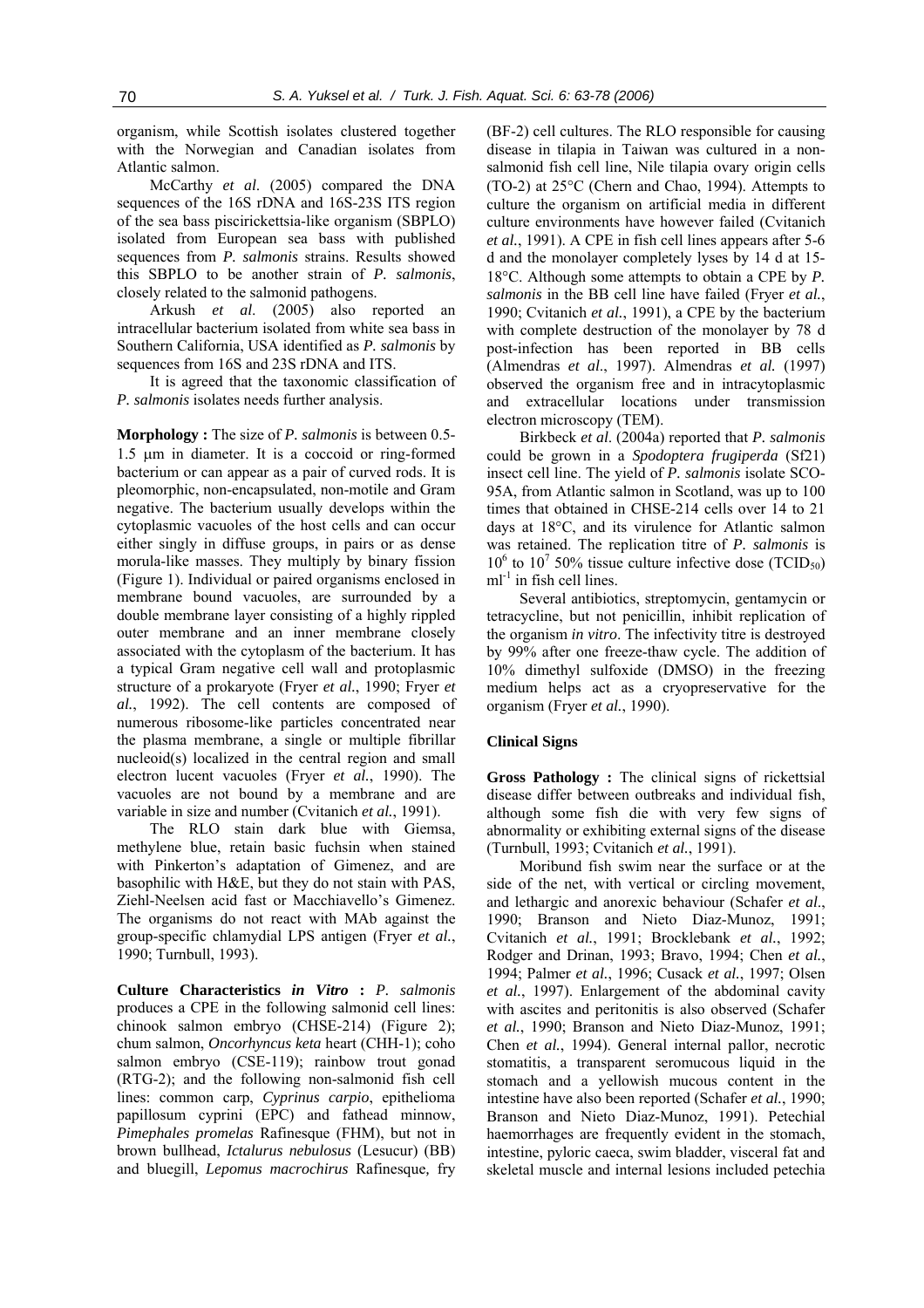

**Figure 1.** Progress of CPE by *P. salmonis* in CHSE cells examined by TEM (a) *P. salmonis* in CHSE cell (2 h postincubation), showing the bacterium undergoing binary fission, a division into two similarly equal parts (arrows); note the electron dense areas resembling ribosome-like structures seen throughout the cell indicated by (+) and DNA-like material present as a filamentous network indicated by (-). Bar: 0.2 µm



**Figure 2.** Development of CPE by *P. salmonis* in CHSE cells*,* 7 d post-inoculation (magnification x 100).

on serosa, fibrous adhesions in the peritoneal cavity, and white nodules on the stomach, intestine and mesenteric fat (Cvitanich *et al.*, 1990; Brocklebank *et al.*, 1992; Chen *et al.*, 1994; Palmer *et al.*, 1996; Olsen *et al.*, 1997).

The spleen, liver and kidney of infected fish are often swollen with pale discolouration. They often have a haemorrhaged liver with yellow multifocal subcupsular nodules scattered diffusely throughout and sometimes internal lesions. The kidney appears pale with inflammation and petechial hemorrhages. Occasionally, small white foci are seen in the heart,

kidney, spleen and skeletal musculature (Schafer *et al.*, 1990; Cvitanich *et al.*, 1990; Branson and Nieto Diaz-Munoz, 1991; Brocklebank *et al.*, 1992; Rodger and Drinan, 1993; Chen *et al.*, 1994; Chern and Chao, 1994; Olsen *et al.*, 1997). Extensive haemorrhages on the surface of the brain and softening of the brain tissue have also been reported (Chern and Chao, 1994; Comps *et al.*, 1996), as has the presence of a whitish pseudomembrane around the heart (Cvitanich *et al.*, 1991). Many of the infected fish are dark in colour and possess skin lesions with small areas of raised scales, areas with no scales or superficial white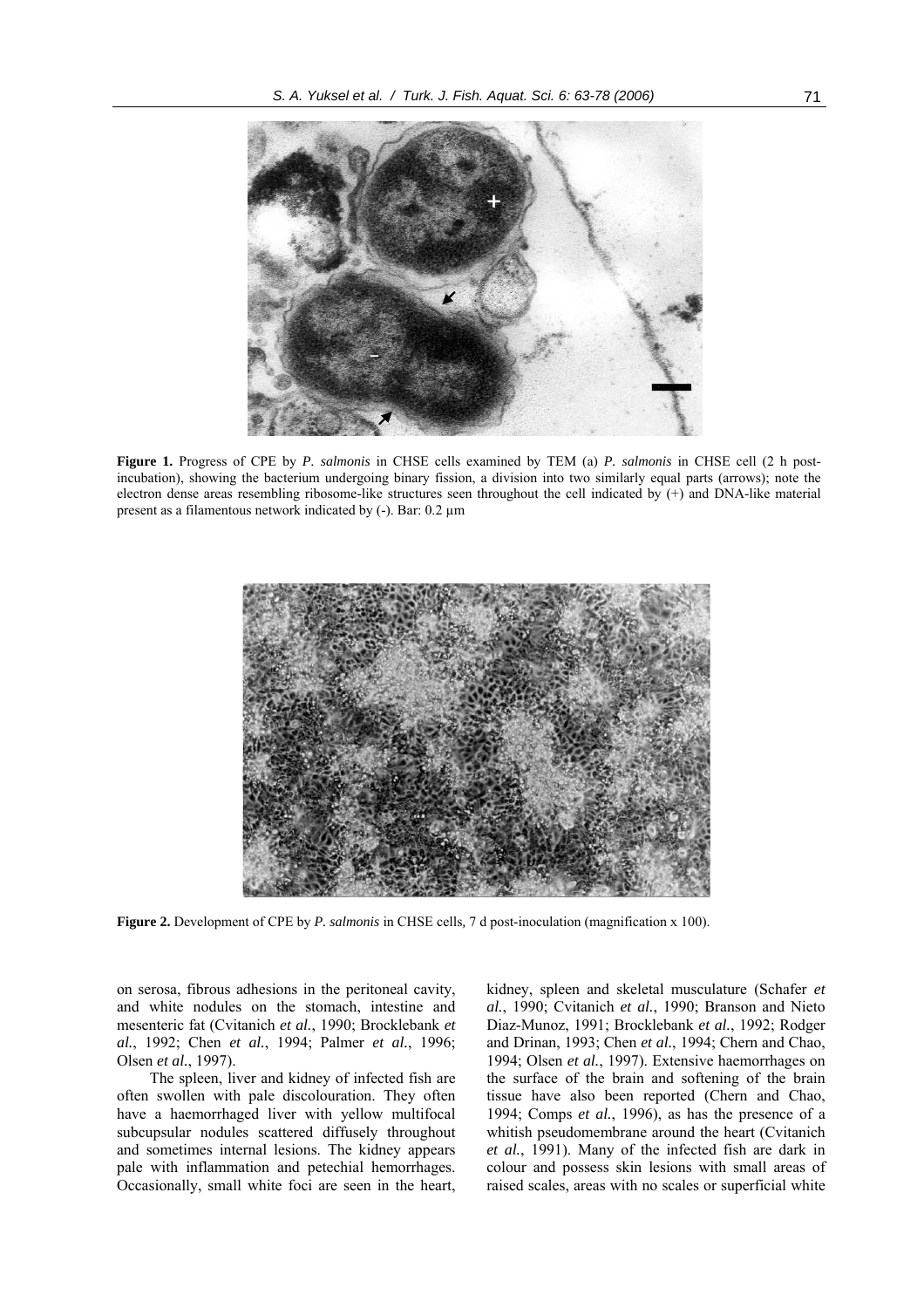spots, or ulcers and petechiae along the dorso-lateral surfaces or ventral surfaces (Schafer *et al.*, 1990; Branson and Nieto Diaz-Munoz, 1991; Cvitanich *et al.*, 1991; Bravo, 1994; Olsen *et al.*, 1997). Other clinical signs are shallow dermal ulcers on the lateral caudal peduncle and haemorrhages in the dorsal and ventral fins, punctuate ulceration on the head, pale coloured gills, white nodules on the gills in some fish and bilateral exophthalmus (Schafer *et al.*, 1990; Cvitanich *et al.*, 1991; Brocklebank *et al.*, 1992; Comps *et al*., 1996; Turnbull, 1993; Bravo, 1994, Chen *et al.*, 1994; Chern and Chao, 1994; Cusack *et al.,* 1997; Olsen *et al.*, 1997).

**Histopathology :** Although histopathological findings associated with rickettsial disease have been described in both naturally and experimentally infected fish, the sequence of histological changes and systemic dissemination of RLO has not yet been described (Almendras and Fuentealba, 1997).

Rickettsia are commonly observed within macrophages, within cytoplasmic vacuoles, free in the cytoplasm or outside host cells. In some fish, darklystained basophilic cells, approximately 20 x 10  $\mu$ m in size, with large nuclei and a little cytoplasm in small or large numbers but often in close groups, appear within the haematopoietic tissue, but as yet their function is not clear (Branson and Diaz-Munoz, 1991; Turnbull, 1993).

The most marked pathology, necrosis and oedema with a granulomatous response, is found in the haemopoietic tissue of the kidney and spleen and in the hepatocytes in the liver. The haemopoietic tissue displays disseminated intravascular coagulation with necrotic thrombi associated with necrotic changes to vessel endothelium (Branson and Nieto Diaz-Munoz,, 1991; Cvitanich *et al.*, 1991; Evelyn, 1992; Turnbull, 1993; Rodger and Drinan, 1993; Chern and Chao, 1994; Chen *et al.*, 1994; Palmer *et al.*, 1996). Perivascular cellular inflammation and vascular lesions primarily in the liver, kidney and spleen have also been reported (Branson and Nieto Diaz-Munoz, 1991, Cvitanich *et al.*, 1991, Chen *et al.*, 1994, Olsen *et al.*, 1997). Additionally, some degree of glomerular nephritis with vacuolation, oedema of the capsule and increased level of eosinophilic ground substance is apparent in the kidney (Branson and Nieto Diaz-Munoz, 1991; Cvitanich *et al.*, 1991; Rodger and Drinan, 1993; Khoo *et al.*, 1995). Multifocal to diffuse necrosis with oedema, invasion by inflammatory cells, and increased level of eosinophilic ground substance and some fibrosis can be seen in liver (Branson and Nieto Diaz-Munoz,, 1991; Cvitanich *et al.*, 1991; Rodger and Drinan, 1993; Chern and Chao, 1994; Olsen *et al.*, 1997).

Endocarditis along with variable pericarditis, which is sometimes necrotic, and focal hyaline necrosis of the myocardium is seen in the heart (Branson and Nieto Diaz-Munoz,, 1991; Cvitanich *et al.*, 1991; Rodger and Drinan, 1993; Chen *et al.*,

1994; Chern and Chao, 1994; Olsen *et al.*, 1997). The intestine displays necrosis and inflammation resulting in diffuse chronic inflammatory lesions in the lamina propria and sloughing of the mucosa (Branson and Nieto Diaz-Munoz, 1991; Cvitanich *et al.*, 1991; Chen *et al.*, 1994; Chern and Chao, 1994). Granulomatous inflammation in the meninges and mild inflammatory and thrombotic lesions in brain, pancreas, ovaries, heart, mesentery, testis, eye, muscle, pseudobranch, nasal capsule and adipose tissue are also seen (Cvitanich *et al.*, 1991; Rodger and Drinan, 1993; Chen *et al.*, 1994; Comps *et al.*, 1996; Olsen *et al.*, 1997). Multifocal epithelial hyperplasia resulting in fusion of the gill lamellae and necrotic areas and fibrin thrombi in lamellar capillaries, have been observed. Varying degrees of necrosis of the epidermis, dermis and underlying musculature in the skin lesions and a spreading inflammatory response along the intra-muscular septa have also been reported (Branson and Nieto Diaz-Munoz, 1991; Cvitanich *et al.*, 1991; Chen *et al.*, 1994; Chern and Chao, 1994; Palmer *et al.*, 1996; Olsen *et al.*, 1997).

**Haematology :** The pale coloration of infected fish is because of the presence of a low haematocrit during rickettsiosis. The normal haematocrit value is in the region of 35-50%, while in affected salmonids it is often reduced to between 2 to 35% (Turnbull, 1993). A similar reduction in haematocrit values has been observed in tilapia affected by the disease (Chern and Chao, 1994). Branson and Nieto-Diaz Munoz (1991) reported a simultaneous neutrophilia 10-20 times higher than normal in blood smears from affected fish. Cvitanich *et al.* (1991) demonstrated the presence of large numbers of macrophages which contained either degenerate cellular debris or the organism in peripheral blood smears, and typically normochromic–normocytic erythrocytes but rarely immature red blood cells. These appeared to be the most striking changes observed in the hematology of moribund fish.

### **Transmission**

Initially rickettsial disease in fish was first associated with increased stress caused by fluctuations in water temperature, severe storms or blooms of non-toxic algae. However, significant fish losses were still observed after the disappearance of the algal bloom and stabilisation of water temperature. There has not been a strong association between disease outbreaks and environmental conditions if outbreaks worldwide are taken into consideration.

Transmission of RLO by an intermediate host also has been considered. The presence of sea lice *Calligus* spp., or isopods and molluscs, which move freely through net pens, may act as possible vectors in regions of disease outbreaks. Intermediate hosts are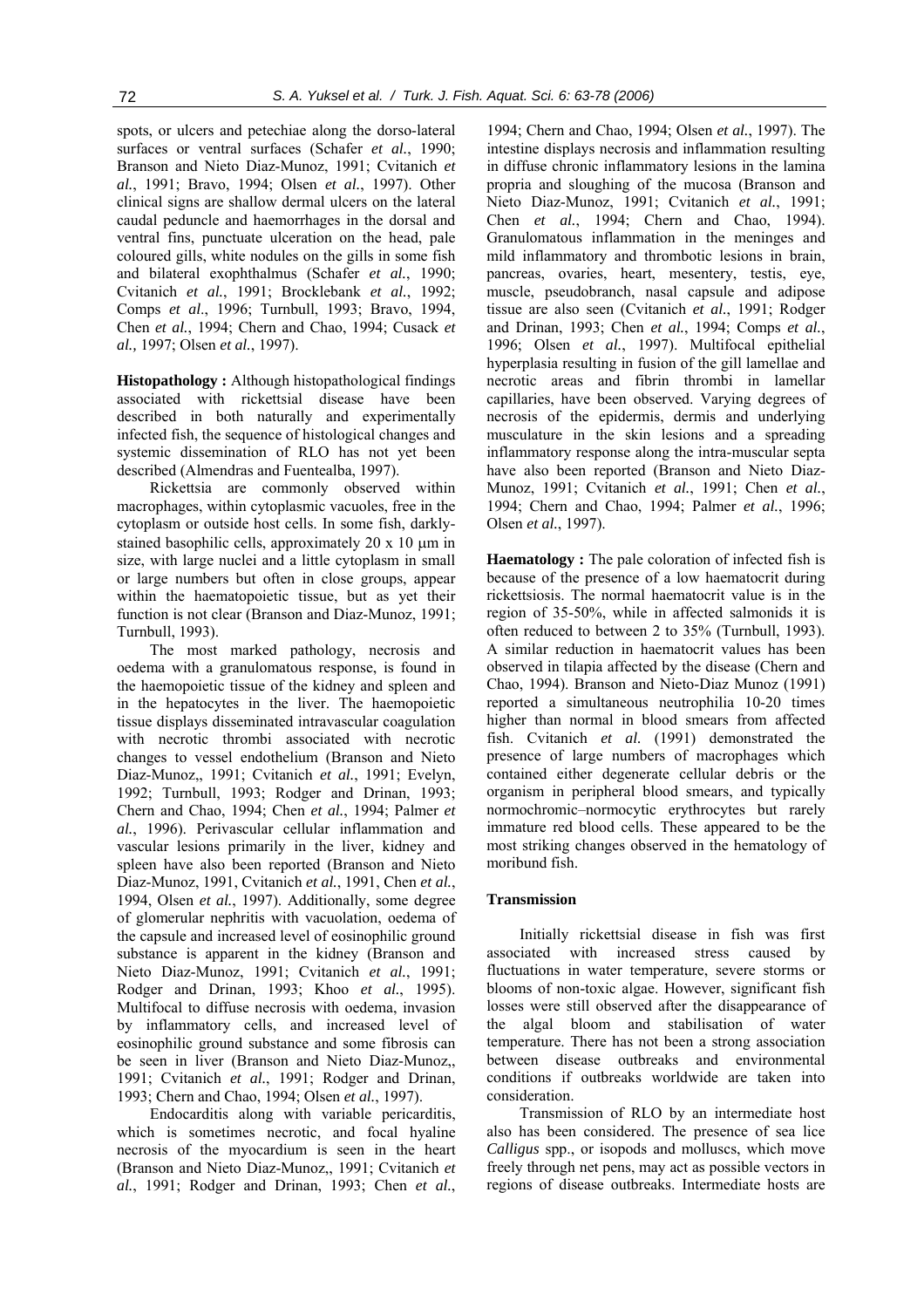involved in terrestrial rickettsial disease with an exception of the genus Coxielle, which forms a sporelike structure, transmitted by aerosol dust, infecting the respiratory tract of its host (Weiss and Moulder, 1984). In the aquatic environment an intermediate host or a vector may not be required for delivery of rickettsia to its host since the extracellular survival of *P. salmonis* from Coho salmon has been shown as 14 d at 15°C in sea water (Lannan and Fryer, 1994). The survival of *P. salmonis* in salt water may provide sufficient time to allow horizontal transmission of the organism in the marine environment without the need for an intermediate host or vector. However, rapid inactivation of *P. salmonis* in freshwater may limit the transmission of the organism in this environment and may explain why the disease is rarely observed in freshwater (Lannan and Fryer, 1994).

Cvitanich *et al.* (1991) reported horizontal transmission between injected and uninjected Coho salmon held in static freshwater and seawater aquaria at 15°C, while Garcés *et al.* (1991) did not observe any disease transmission when uninfected coho salmon were held together with infected Coho salmon at 8°C in a tank with flow-through freshwater. Chern and Chao (1994) demonstrated direct horizontal transmission of RLO in tilapia by mixing fish injected intramuscularly with RLO together with uninfected fish in the same tank. Salinas *et al*. (1997) demonstrated horizontal transmission of *P. salmonis* (isolate SLGO-95) experimentally in rainbow trout. They detected the agent in bile, faeces and urine of healthy and/or moribund fish 7 d post-inoculation by using an IFAT. Although horizontal transmission of the rickettsial disease in fish has not been proved under farm conditions, granuloma lesions present on gills, or lesions on the intestines of infected fish suggest that these sites may be a possible route of entry for the RLO, or possibly that RLO can be shed from infected fish through faeces (Turnbull, 1993; Chern and Chao, 1994).

Almendras *et al*. (1997) compared experimental routes of infection by *P. salmonis* using intraperitoneal injection, and oral or gill application. They also examined the importance of physical contact in horizontal transmission in freshwater-raised Atlantic salmon. According to their study, *P. salmonis*  is transmitted horizontally to fish without the need for physical contact, and the pathogen appears to enter the fish via the gills, skin and the oral route, although direct contact increased transmission of *P. salmonis* and less mortalities occurred through oral infection. Smith *et al*. (1999) investigated the portal entry of *P. salmonis* using experimental infection of rainbow trout via intraperitoneal injection, subcutaneous injection, patch-contact on the skin, patch-contact on gills, intestinal intubation and gastric intubation. In this study, the cumulative mortalities were 98, 100, 52, 24, 24, and 2% at day 33 post-infection respectively, showing that intact skin and gills may be possible routes of entry for rainbow trout.

Smith *et al*. (2004) examined the portal of entry of *P. salmonis* using *P. salmonis* isolate SLGO-95 using doses of  $10^{4.7}$  and  $10^{3.7}$  TCID<sub>50</sub> Juvenile Coho salmon were infected with each dose via the skin and gills using calibrated drops of bacterial suspension and through the intestine by intubation through the anus. Cumulative mortalities and survival analysis showed that the most effective portal of entry was the skin, followed by the intestine and then the gills. Results of this study showed that *P. salmonis* can penetrate, and then systematically invade Coho salmon, through the skin and the mucous membranes (Smith *et al*., 2004).

Cvitanich *et al.* (1991) reported the existence of RLO in the ovaries and testes of immature fish, and in ovarian fluid of mature fish, suggesting the possibility of vertical transmission of the disease in Chile. Gaggero *et al.* (1995) isolated *P. salmonis* from 60-90 d old progeny of Coho salmon, Atlantic salmon and rainbow trout maintained in freshwater. Whether vertical transmission of *P. salmonis* had occurred or the origin of the *P. salmonis* infection came from the freshwater environment, was not clear from this study. Larenas *et al*. (1996) found that approximately 10% of eggs and fry of rainbow trout from experimentally infected male or female brooders were infected with *P. salmonis*. The disease agent was observed inside the yolk of the eggs, again suggesting vertical transmission of the disease. However, the source and mode of transmission of *P. salmonis* still requires further investigation.

Larenas *et al*. (2003) showed vertical transmission of *P. salmonis* by inoculation of male and female rainbow trout broodstock with the bacterium. *P. salmonis* was detected by IFAT in milt and coelomic fluid in the majority of inoculated broodstock and in the fry when one or both parents were inoculated, however the infected fry did not showed signs of the disease. In this study, the bacterium was also detected in progeny obtained through fertilisation ova from non-inoculated females incubated in a medium containing a bacterial suspension. Examination of ova incubated with the bacterium by scanning electron microscopy demonstrated that the bacterium attaches to the ova by means of membrane extensions that probably originate from the external membrane of the bacterium. These extensions allow penetration into the ovum and later termed the 'piscirickettsial attachment complex' (PAC) by the authors. This study supported the hypothesis of vertical transmission for *P. salmonis* and also demonstrated the capacity of the bacterium to adhere to ova. Kidney smears from broodstock used in the study tested negative by IFAT, but their reproductive fluids proved positive when analysed. The result suggesting that diagnosis of *P. salmonis* should be performed on seminal and ovarian fluids as well as kidney tissue (Larenas *et al*., 2003).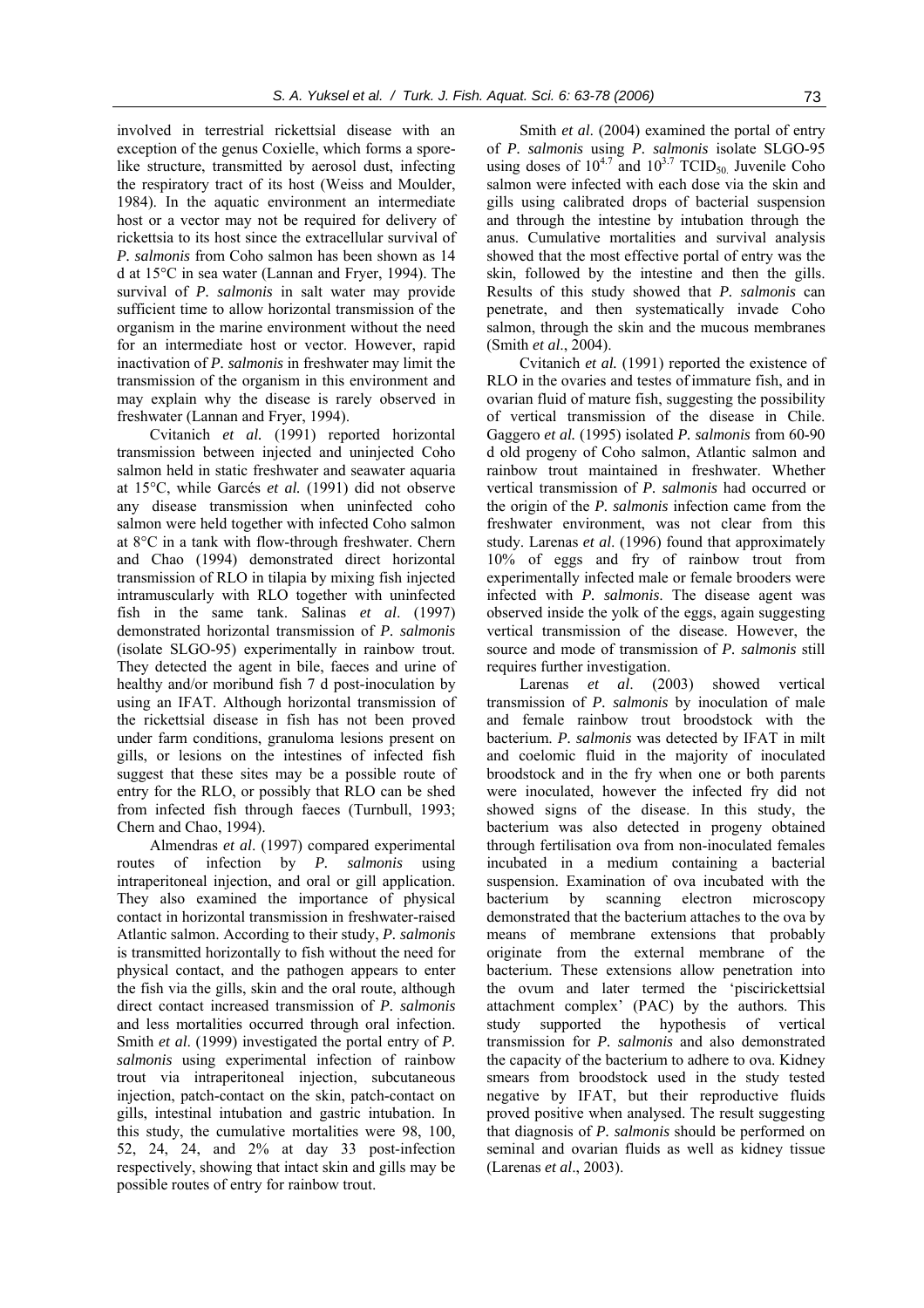## **Detection and Identification of** *P. salmonis*

Diagnosis of rickettsial disease is usually based on gross and histological signs with the use of histochemical stains such as H&E, Gram, Giemsa, Acridine orange, Methylene blue, Gimenez, Macchiavello and PAS to detect the pathogen in smears or tissue sections. These techniques are fast and widely used, but they are non-specific (Fryer *et al.*, 1990; Almendras and Fuentealba, 1997). The most specific technique available initially was the isolation of *P. salmonis* in cell lines. This technique is, however, time consuming and difficult since culture has to be performed without antibiotics. This opens the cell cultures to contamination by other bacterial agents (Fryer and Lannan, 1996).

Antibody-based methods are a more specific way of confirming the identity of *P. salmonis* (Fryer and Lannan, 1996). Indirect fluorescent antibody test (IFAT) and immunohistochemistry (IHC), using rabbit anti-*P. salmonis* PAb, have been developed to detect *P. salmonis*. (Lannan *et al*., 1991; Alday-Sanz *et al*., 1994). IFAT provides a sensitive and specific method for detection of the pathogen and can be successfully performed on blood films, tissue sections and smears. IHC is a rapid diagnostic test which can be used both on formalin-fixed wax-embedded samples. It has the advantage that identification of the pathogen through immunodetection and examination of infected tissue and histopathological lesions can be performed at the same time (Alday-Sanz *et al*., 1994). Enzyme linked immunosorbent assay (ELISA) which has also been used for the detection of *P. salmonis* in salmonid has certain advantages such as eliminating the uncertainty of microscopic interpretation, and provides an alternative to polymerase chain reaction (PCR) from which a number of false negative results have been reported (Cassigoli, 1994; Carlos *et al*., 1997).

Nested PCR is a rapid, highly sensitive and specific test and has been described for the detection of genomic DNA of *P. salmonis*. This technique is useful for the detection of the organism in the early stages of infection. It can also be used to confirm the taxonomy and ecological characteristics of the bacterium and to examine modes of transmission, range of natural hosts, and the pathogens reservoir and geographical distribution. It can also be used to characterise other RLO (Mauel *et al*., 1996).

DNA-hybridization approaches, such as dot-blot hybridisation assay and *in-situ* hybridisation, have also been used in recent years to detect *P. salmonis* in affected fish (Venegas *et al*., 2004).

#### **Treatment and Control of Piscirickettsiosis**

**General control :** Improved management practices are important in reducing the disease, including early elimination of dead and clinically diseased fish, using low stocking density with a decreased biomass per site, high standard of the cage environment, separating year classes at each site to prevent transmission of the agent between year classes, appropriate disposal of blood from harvested fish, removal of infected broodstock and their eggs, and the routine disinfection of eggs (Branson and Nieto-Diaz, 1991; Evelyn, 1992; Rodger and Drinan, 1993; Turnbull, 1993; Almendras and Fuentealba, 1997).

**Chemotherapy :** Antibiotic sensitivity tests with *P. salmonis in vitro* have shown isolates to be sensitive to streptomycin, gentamycin, chloramphenicol, erythromycin, oxytetracyclin, tetracyclin, clarithromycin, sarafloxacin and oxolonic acid and resistant to penicillin, penicillin G and spectinomycin (Fryer *et al.*, 1990; Cvitanich *et al.*, 1991; Grant *et al.*, 1996; Palmer *et al.*, 1996). Most species of the *Rickettsiales* are inhibited by penicillin (Weiss and Moulder, 1984). Oral administration of oxytetracycline may have some benefit for control of the disease (Evelyn, 1992; Chern and Chao, 1994), however, reduced sensitivity of *P. salmonis* to oxolinic acid and oxytetracycline has been reported (Smith *et al*., 1996).

**Vaccines :** Since there is no effective method of treatment for piscirickettsiosis, vaccination potentially is of great value, especially since vaccines have been used in the control of many other fish diseases (Fryer and Lannan, 1996)*.* A variety of information on vaccine trials for piscirickettsiosis has been reported.

Smith *et al*. (1995) vaccinated pre-smolt Coho salmon intraperitoneally with formalin-killed preparations of *P. salmonis* at a freshwater site. Two different bacteria preparations, non-concentrated bacterin and concentrated antigen emulsified with Freund's complete adjuvant were used. After 20 weeks post-immunisation, the fish were transferred to a sea site to be naturally infected with the pathogen. A lower cumulative mortality to that of the control group was observed in fish vaccinated with the nonconcentrated bacterin. However, a slightly higher mortality rate to that of the control group occurred when fish were vaccinated with a concentrated antigen emulsified in Freund's complete adjuvant. Smith *et al.* (1995) suggested that the nonconcentrated bacterin resulted in a protective response in the fish. Although the results obtained with nonconcentrated bacterin are encouraging, they must be evaluated with caution because the natural challenge may have been low and *R. salmoninarum* together with *P. salmonis* was detected in experimental fish. Thus, the trial was not long enough to determine the level of protection in larger fish in which economic losses due to the disease are more significant.

Smith *et al*. (1997) performed a similar trial for Coho salmon and rainbow trout. Rainbow trout showed a low level of infection when bath challenged and lower cumulative mortalities were obtained compare to the non-vaccinated control group when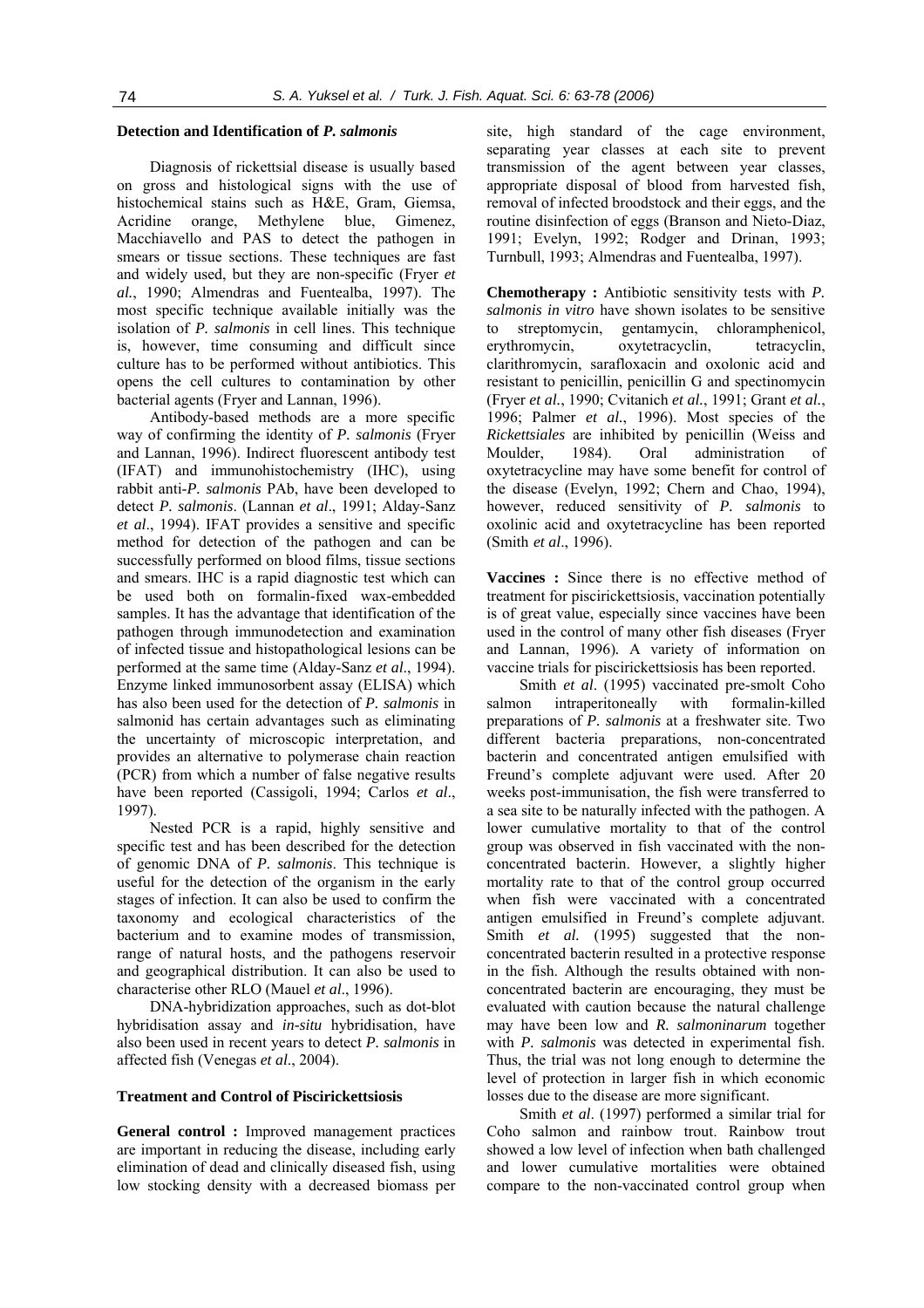naturally challenged in sea water. Smith *et al.* (1997) also obtained the highest levels of antibody in the sera of fish vaccinated with concentrated antigen contrary to the previous study by Smith *et al.* (1995). Although the results are encouraging the challenge was not strong enough to form any firm conclusion since only 20% mortalities occurred in the control fish. Kuzyk *et al*. (2001a) cloned a 17 kDa outer surface protein (OspA) with 62% amino acid sequence homology to the genus common 17 kDa outer membrane lipoprotein of *Rickettsia prowazekii*, previously thought to be found in members of the genus *Rickettsia.* The recombinant OspA, produced in *Escherichia coli,* provided a high level of protection in vaccinated Coho salmon challenged with *P. salmonis* with a relative percent survival of 59% (Kuzyk *et al*., 2001b). The authors increased the efficacy of the OspA vaccine threefold by the addition of T cell epitopes from tetanus toxin and measles virus fusion protein that are universally immunogenic to mammalian immune systems. Further studies under more controlled conditions are required to develop and evaluate the response of fish to these vaccine preparations.

A Scottish isolate of *P. salmonis* (SCO-95A), cultured in Sf21 insect cells, was used in a vaccination trial using Atlantic salmon post-smolts (Birkbeck *et al*., 2004b). The vaccine was administered to fish by intraperitoneal injection using either 1  $x10^9$  heat-inactivated (100°C for 30 min) or 1  $x10<sup>9</sup>$  formalin-inactivated bacteria in adjuvant, while the control group received phosphate-buffered saline in adjuvant. Groups of fish were maintained in ambient seawater at a mean temperature of approximately 10°C. However, due to space limitations, each group was divided into 2 tanks, one held in seawater at an ambient temperature of 7.5°C, and the other group transferred to freshwater gradually acclimatising to 16°C. Six months after vaccination, fish were challenged with 0.1 ml of *P.*  salmonis grown in CHSE cells  $(2 \times 10^5 \text{ TCID ml}^{-1})$  or  $(2 \times 10^4 \text{ TCID fish}^{-1})$  by injecting the bacterium into the dorsal median sinus of the fish. The challenged fish were held at 7.5 to 8.5°C in seawater or 16°C in freshwater for 54 days. Temperature was an important factor in the development of SRS, with no deaths occurring in fish held in the ambient seawater at 7.5 to 8.5°C. In freshwater significant protection for the heat-inactivated and formalin-inactivated vaccines with relative percentage survival of 70.7 and 49.6% obtained respectively. Mortalities obtained in the control group reached 81.8%. The authors of the study did not report the nature of the protective antigen, but indicate that it could be lipopolysaccharide or a heat-stable outer membrane protein.

Miquel *et al*. (2003) used expression library immunisation technology to examine the protection of Coho salmon to infection with *P. salmonis*. Fragments of purified DNA of *P. salmonis* were obtained by

sonication, and then cloned into an expression vector pCMV-Bios. Two libraries were obtained resulting in 22 000 and 28 000 colonies and corresponding to app. 8 and 10 times the genome of the pathogen, respectively. The size of the inserts ranged from between 300 and 1000 bp. The plasmid DNA isolated from one of these libraries was purified and 20 µg injected intramuscularly into 60 fish followed by a second dose of 10 µg 40 days later. Control fish were injected with the same amount of DNA of the vector pCMV-Bios without the inserts. All fish were maintained at approximately 12ºC. Sixty days after applying the second dose of DNA, fish were challenged with  $2.5 \times 10^7$  *P. salmonis* corresponding to 7.5 times the  $LD_{50}$  and at 30 days post-challenge. The level of mortality was 100% for control fish while 20% of the vaccinated fish survived. Protection in vaccinated fish was demonstrated by a decrease in level of mortality, a decreased bacterial load within the fish and the presence of specific anti *P. salmonis* antibodies (Miquel *et al*., 2003).

Wilhelm *et al*. (2003) isolated and sequenced the heat shock proteins HsP10 and HsP16 of *P. salmonis*. Serum from salmon infected with *P. salmonis* reacted was these antigens by ELISA. The genes encoding HsP60 and HsP70 have also been isolated and sequenced Wilhelm *et al*., 2005). The recombinant HsPs were shown to elicit a humoral response when injected intraperitoneally in Atlantic salmon and also gave protection to fish challenged with *P. salmonis*. A strong humoral has also been reported against membrane bound transglycosylase B (MltB) and the transferrin binding protein B (TbpB) when these proteins were injected intraperitoneally into both mice and Atlantic salmon (Wilhelm *et al*., 2004).

In recent studies by Rise *et al*. (2004) molecular biomarkers of Atlantic salmon macrophage and haematopoietic kidney response to *P. salmonis* were identified*.* Seventy-one transcripts were found to be up regulated and 31 down regulated by salmon macrophages infected with the bacterium. The authors believe changes in the redox status of infected macrophages may enable macrophages to become infected with *P. salmonis*. The identification of molecular biomarkers to *P. salmonis* infection may help in further development of vaccine and therapeutics to combat the disease.

#### **Conclusion**

RLO is an important pathogen known to infect fish, with a significant impact on the health of various fish species worldwide. *P. salmonis* is the first rickettsial pathogen to be isolated and for which it has been demonstrated to be the etiological agent of piscirickettsiosis in salmonids.

Since the isolation of *P. salmonis* in 1989, there have been increasing numbers of reports of rickettsial disease in a diverse range of fish species cultured in a variety of geographic locations. Information in the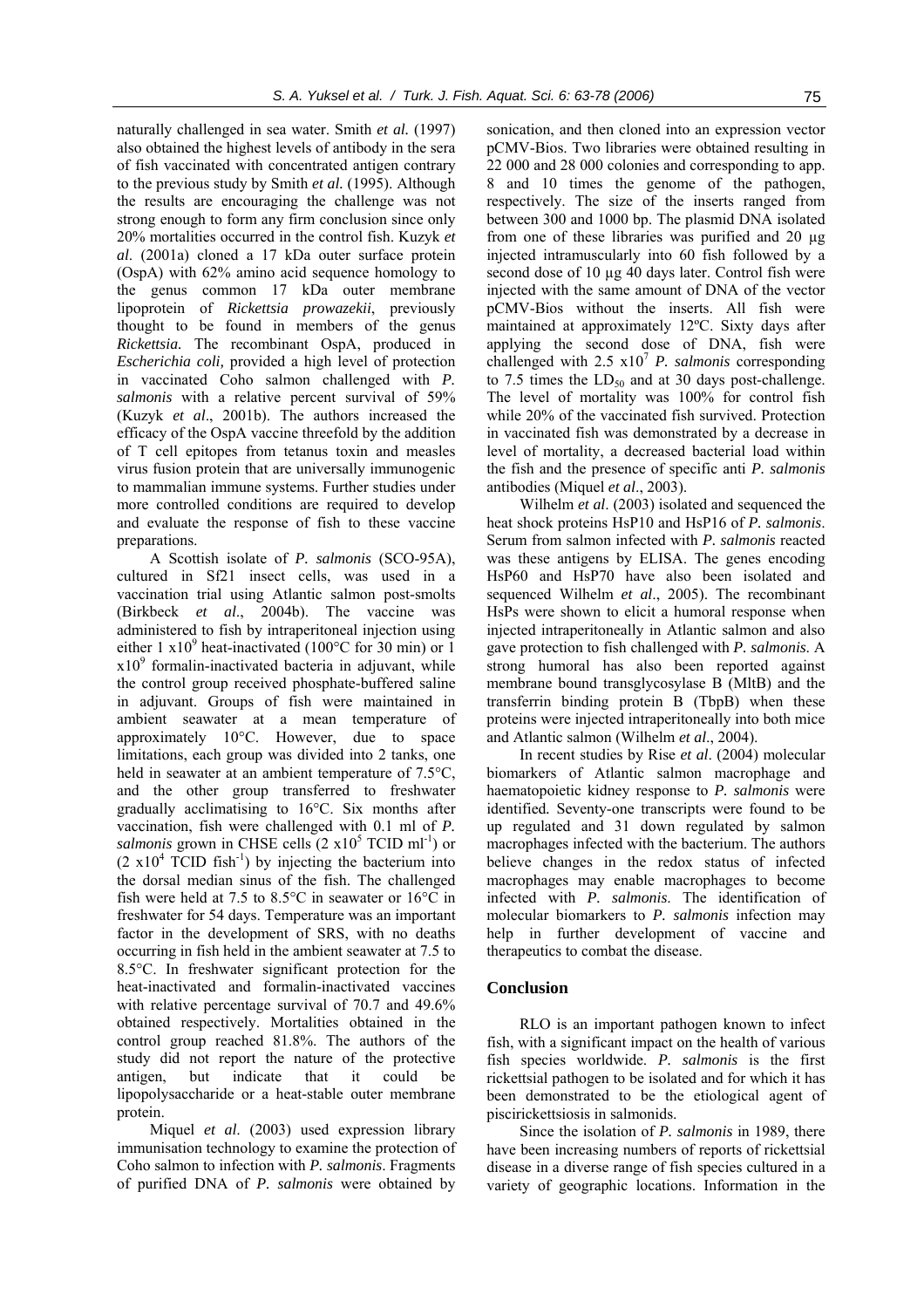literature relating to the pathogenicity of the bacterium, differences between *P. salmonis* isolates, specific and sensitive detection methods and a suitable control method for the disease is still sparse. Such information is necessary to establish effective control strategies for the disease.

#### **References**

- Alday-Sanz, V., Rodger, H., Turnbull, T., Adams, A. and Richards, R.H. 1994. An immunohistochemical diagnostic test for rickettsial disease. Journal of Fish Diseases, 17: 189-191.
- Almendras, F.E. and Fuentealba, I.C. 1997. Salmonid rickettsial septisemia caused by *Piscirickettsia Salmonis*: a review. Diseases of Aquatic Organisms, 29: 137-144.
- Almendras, F.E., Fuentealba, I.C., Jones, S.R.M., Markham, F. and Spangler, E. 1997. Experimental infection and horizontal transmission of *Piscirickettsia salmonis* in freshwater-raised Atlantic salmon, *Salmo salar* L. Journal of Fish Diseases, 20: 409-418.
- Almendras, F.E., Jones, S.R.M., Fuentealba, C. and Wright, G.M. 1997. *In vitro* infection of a cell line from *Ictalurus nebulosus* with *Piscirickettsia salmonis*. Canadian Journal of Veterinary Research, 61: 66-68.
- Arkush, K.D., McBride, A.M., Mendonca, H.L., Okihiro, M.S., Andree, K.B., Marshall, S., Henriquez, V. and Hedrick, R. 2005. Genetic characterization and experimental pathogenesis of *Piscirickettsia salmonis* isolated from white seabass *Atractoscion nobilis.* Diseases of Aquatic Organisms, 63: 139-149.
- Athanassopoulou, F., Sabatakou, O., Groman, D. and Prapas, T. 1999. First incidence of Rickettsia-like infections in cultured seabass (*Dicentrarchus labrax* L.) in Greece. Eoropean Association of Fish Pathologists, 9th International Conference: 'Diseases of Fish and Shellfish' Abstract Book. Rhodes, Greece, 72 pp.
- Birkbeck, T.H., Griffen, A.A., Reid, H.I., Laidler, L.A. and Wadsworth, S. 2004a. Growth of *Piscirickettsia salmonis* to high titres in insect tissue culture cells. Infection and Immunity, 72: 3693-3694.
- Birkbeck, T.H., Rennie, S., Hunter, D., Laidler, L.A. and Wadsworth, S. 2004b. Infectivity of a Scottish isolate of *Piscirickettsia salmonis* for Atlantic salmon *Salmo salar* and immune response of salmon to this agent. Diseases of Aquatic Organisms, 60: 97-103.
- Branson, E.J. and Nieto Diaz-Munoz, D. 1991. Description of a new disease condition occurring in farmed coho salmon, *Oncorhynchus ksiutch* (Walbaum), in South America. Journal of Fish Diseases, 14: 147-156.
- Bravo, S. 1994. Piscirickettsiosis in freshwater. Bulletin of the European Fish Pathologist, 14(4): 137-139.
- Bravo, S. and Campos, M. 1989. Sindrome del salmon coho. Chile Pesquero, 54: 47-48.
- Brocklebank, J.R., Speare, D.J., Armstrong, R.D. and Evelyn, T.P.T. 1992. Septicaemia suspected to be caused by a rickettsia-like agent in farmed Atlantic salmon. Canadian Veterinary Journal, 33: 407-408.
- Buxton, A. and Fraser, G. 1977. The Rickettsias (Chapter 36). Animal Microbiology, Vol. 2. Blackwell Scientific Publication Ltd., Oxford: 359-390
- Carlos, S.J., Thorton, J.C., Hackett, J.L., Valdes, F., Poblete, A., Kuzyk, M.A. and Kay, W.W. 1997. Immunodiagnostic tests for *Renibacterium salmoninarum* and *Piscirickettsia salmonis*. VIIIth

International Conference on Diseases of Fish and Shellfish, Edinburgh, 76 pp.

- Casanova, A., Obreque C.J.R., Gaggero, A., Landskron, E., Sandino, G.A.M. and Jashes, M.M. 2003. Electrophoretic analysis of ITS from *Piscirickettsia salmonis* Chilean isolates. FEMS Microbiology Letters, 225: 173-176.
- Cassigoli, J. 1994. Septicaemia rickettsial del salmon. In: Fundacion Chile (Ed). Proceedings Primer Seminario Internacional: Pathologia y nutricion en el desarrollo de la acincultura: factores de exito, Puerto Montt, 17- 20.
- Chen, M.F., Yun, S., Marty, G.D., McDowell, T.S., House, M.L., Appersen, J.A., Guenther, T.A., Arkush, K.D. and Hedrick, R.P. 2000. A *Piscirickettsia salmonis*-like bacterium associated with mortality of white seabass *Atractoscion nobilis*. Diseases of Aquatic Organisms, 43: 117-126.
- Chen, S.C., Tung, M.C., Chen, S.P., Tsai, J.F., Wang, P.C., Chen, R.S., Lin, S.C. and Adams, A. 1994. Systematic granulomas caused by a rickettsia-like organism in Nile tilapia, *Oreochronuis niloticus* (L.), from southern Taiwan. Journal of Fish Diseases, 17: 591-599.
- Chen, S.C., Wang, P.C., Tung, M.C., Thompson, K.D. and Adams, A. 2000. A *Piscirickettsia salmonis* like organism in groupe, *Epinephelus melanostigma* in Taiwan. Journal of Fish Diseases, 23: 415-418.
- Chern, R.S. and Chao, C.B. 1994. Outbreaks of a disease caused by rickettsia-like organism in cultured tilapias in Taiwan. Fish Pathology, 29 (2): 61-71.
- Comps, M., Raymond, J.C. and Plassiart, G.N. 1996. Rickettsia-like organism infecting juvenile sea-bass *Dicentrarchus labrax*. Bulletin of the European Association of Fish Pathologist, 16(1): 30-33.
- Corbeil, S., Hyatt, A.D. and Crane, M.St.J. 2005. Characterisation of an emerging rickettsia-like organism in Tasmanian farmed Atlantic salmon *Salmo salar*. Diseases of Aquatic Organisms 64: 37-44.
- Cusack, R., Groman, D. and Jones, S. 1997. The first reported rickettsial infections of Atlantic salmon in Eastern North America. VIII<sup>th</sup> International Conference on Diseases of Fish and Shellfish, Edinburgh, 109 pp.
- Cvitanich, J., Garate, O. and Smith, C.E. 1990. Etiological agent in a Chilean Coho disease isolated and confirmed by Koch's postulates. FHS/AFS, 18(1): 1-2.
- Cvitanich, J.D., Garate, O.N., Silva, P.C., Andrade, V.M., Figueroa, C.P. and Smith, C.E. 1995. Isolation of a new rickettsia-like organism from Atlantic salmon in Chile. FHS/AFS Newsletter, 23 (3): 1-3.
- Cvitanich, J.D., Garate, O.N. and Smith, C.E. 1991. The isolation of a rickettsia-like organism causing disease and mortality in Chilean Salmonids and its confirmation by Koch's postulate. Journal of Fish Diseases, 14: 121-145.
- Davies, A.J. 1986. A rickettsia-like organism from dragonets, *Callionymus lyra* L. (Teleostei: *Callonymidae*) in Wales. Bulletin of the European Association of Fish Pathologist, 6(4): 103-104.
- Drancourt, M. and Raoult, D. 1994. Taxonomic position of the rickettsia: Current knowledge. FEMS Microbiology Reviews, 13: 13-24.
- Evelyn, T.P.T. 1992. Salmonid rickettsial septicaemia. Canadian Special Publication of Fish Aquatic Science, 116: 18-19.
- Fryer, J.L. and Hedrick, R.P. 2003. *Piscirickettsia salmonis*: a Gram-negative intracellular bacterial pathogen of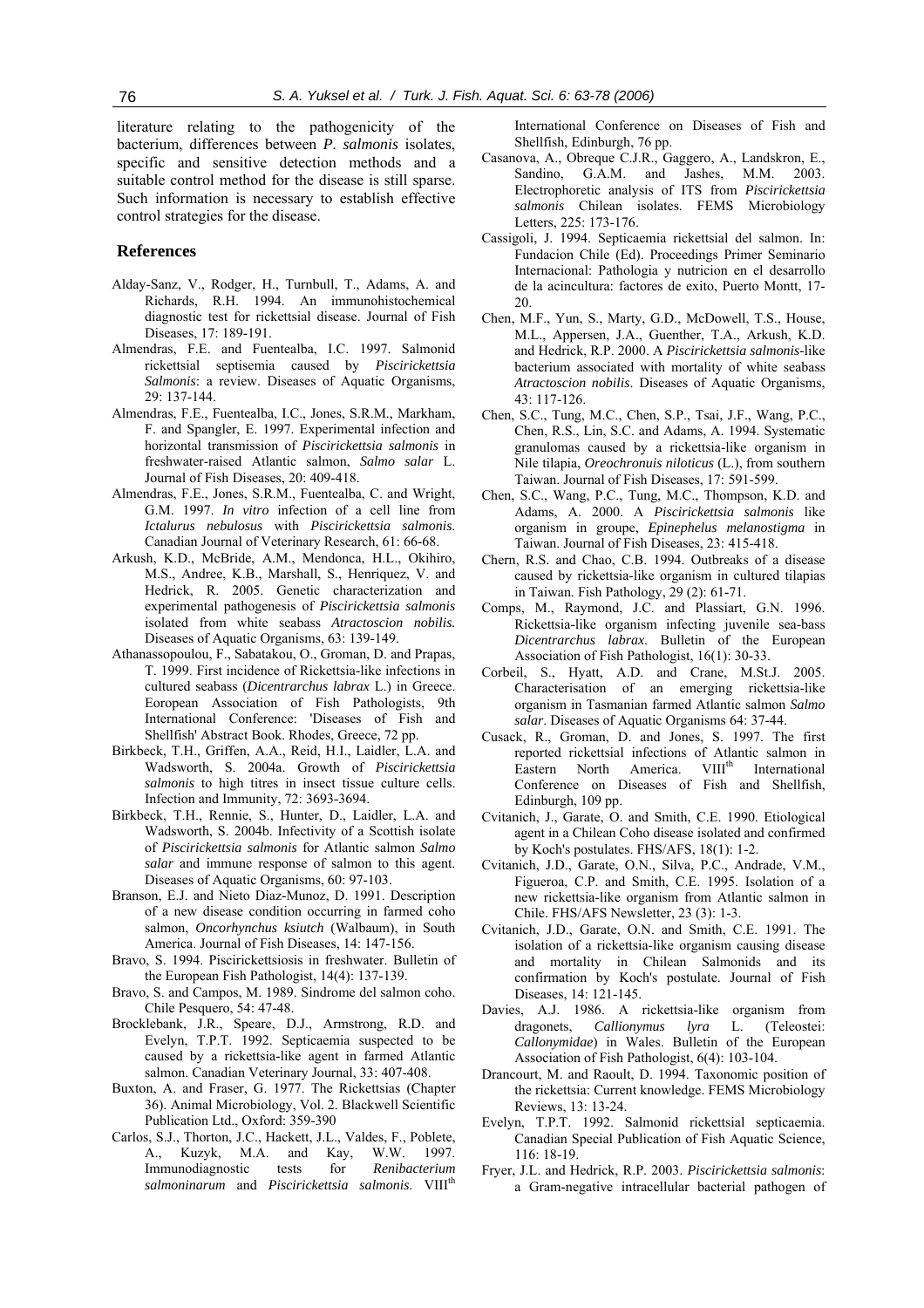fish. Journal of Fish Disease, 26: 251-262

- Fryer. J.L. and Lannan, C.N. 1992. Isolation of a rickettsia from diseased salmonids. In: T. Kimura (Ed.), Salmonid Diseases: Proceedings of the OJI international Symposium on Salmonid Disease . Hokkaido University Press, In Japan: 151-157.
- Fryer, J.L. and Lannan, C.N. 1994. Rickettsial and chlamydial infections of freshwater and marine fishes, bivalves, and crustaceans. Zoological Studies, 33 (2): 95-107.
- Fryer, J.L. and Lannan, C.N. 1996. Rickettsial infections of fish. Annual Review of Fish Diseases, 6: 3-13.
- Fryer, J.L., Lannan, C.N., Garcés, L.H., Larenas, J.J. and Smith, P.A. 1990. Isolation of a rickettsiales-like organism from diseased Coho salmon *(Oncorhynchus Kisutch)* in Chile. Fish Pathology, 25(2): 107-114.
- Fryer, J.L., Lannan, C.N., Giovannoni, S.J. and Wood, N.D. 1992. *Piscirickettsia salmonis* gen. nov., sp. nov., the causative agent of an epizootic disease in salmonid fishes. International Journal of Systematic Bacteriology, 42(1): 120-126.
- Fryer, J.L. and Mauel, M.J. 1997. The Rickettsia: an emerging group of pathogens in fish. Emerging Infectious Diseases, 3(2): 137-144.
- Gaggero, A., Castro, H. and Sandino, A.M. 1995. First isolation of *Piscirickettsia salmonis* from Coho salmon, *Oncorhnchus kisutch* (Walbaum), and rainbow trout, *Oncorhynchus mykiss* (Walbaum), during the freshwater stage life cycle. Journal of Fish Diseases, 18: 277-279.
- Garcés, L.H., Larenas, J.J., Smith, P.A., Sandino, S., Lannan, C.N. and Fryer, J.L. 1991. Infectivity of a rickettsia isolated from Coho salmon *Oncorhynchus kisutch*. Diseases of Aquatic Organisms, 11: 93-97.
- Grant, A.N., Brown, A.G., Cox, D.I., Birkbeck, T.H. and Griffen, A.A. 1996. Rickettsia-like organism in farmed Salmon. The Veterinary Record, 158(21): 423.
- Khoo, L., Dennis, P.M. and Lewbart, G.A. 1995. Rickettsialike organisms in the blue-eyed plecostomus, *Panaque suttoni* (Eigenmann and Eigenmann). Journal of Fish Diseases, 18: 157-164.
- Kuzyk, M.A., Burian, J., Thornton, J.C. and Kay, W.W. 2001a. OspA, a lipoprotein antigen of the obligate intracellular bacterial pathogen *Piscirickettsia salmonis*. Journal of Molecular Microbiology and Biotechnology, 3(1): 83-93.
- Kuzyk, M.A., Burian, J., Machander, D., Dolhaine, D., Cameron, S., Thornton, J.C. and Kay, W.W. 2001b. An efficacious recombinant subunit vaccine against the salmonid rickettsial pathogen *Piscirickettsia salmonis*. Vaccine, 19: 2337-2344.
- Lannan, C.N., Ewing, S.A. and Fryer, J.L. 1991. A fluorescent antibody test for detection of the rickettsia causing disease in Chilean salmonids. Journal of Aquatic Animal Health, 3: 229-234.
- Lannan, C.N. and Fryer, J.L. 1994. Extracellular survival of *Piscirickettsia salmonis*. Journal of Fish Diseases, 17: 545-548.
- Larenas, J.J., Astorga, C., Contreras, J. and Smith, P. 1996. *Piscirickettsia salmonis* in ova obtained from rainbow trout (*Oncorhynchus mykiss*) experimentally inoculated. Archivos De Medicina Veterinaria, 28(2): 161-166.
- Larenas, J.J., Bartholomew, J., Troncoso, O., Fernandez, S., Ledezma, H., Sandoval, N., Vera, P., Contreras, J. and Smith, P. 2003. Experimental vertical transmission of *Piscirickettsia salmonis* and *in vitro* study of

attachment and mode of entrance into the fish ovum. Diseases of Aquatic Organisms, 15: 25-30.

- Mauel, M.J., Giovannoni, S.J. and Fryer, J.L. 1996. Development of polymerase chain reaction assays for detection, identification, and differentiation of *Piscirickettsia salmonis*. Diseases of Aquatic Organisms, 26: 189-195.
- Mauel, M.J., Giovannoni, S.J. and Fryer, J.L. 1999. Phylogenetic analysis of *Piscirikettsia salmonis* by 16S, internal transcribed spacer (ITS) and 23S ribosomal DNA sequencing, Diseases of Aquatic Organisms, 35: 115-123.
- Mauel, M.J. and Miller, D.L. 2002. Piscirickettsiosis and piscirickettsiosis-like infections in fish: a review. Veterinary Microbiology, 87: 279-289.
- Mauel, M.J., Miller, D.L., Frazier, K., Liggett, A.D., Styer, L., Montgomery-Brock, D. and Brock, J. 2003. Characterization of a piscirickettsiosis-like disease in Hawaiian tilapia. Diseases of Aquatic Organisms, 53 (3): 249-255.
- McCarthy, U., Steiropoulos, N.A., Thompson, K.D., Adams, A., Ellis, A.E. and Ferguson, H.W. 2005. Confirmation of *Piscirickettsia salmonis* as a pathogen in European sea bass *Dicentrarchus labrax* and phylogenetic comparison with salmonid strains. Diseases of Aquatic Organisms, 64: 107-119.
- Miquel, A., Muller, I., Ferrer, P., Valenzuela, P.D.T. and Burzio, L.O. 2003. Immunoresponse of Coho salmon immunized with a gene expression library from *Piscirickettsia salmonis*. Biological Research, 36: 313- 323.
- Mohamed, Z. 1939. The discovery of a riskettsia in a fish. Ministry of Agriculture, Cairo. Technical and Scientific Service, 214: 1-6.
- Moulder, J.W. 1985. Comparative biology of intracellular parasitism. Microbiological Reviews, 49(3): 298-337.
- Olsen, A.B., Melby, H.P., Speilberg, L., Evensen, Ø. and Hastein, T. 1997. *Piscirickettsia salmonis* infection in Atlantic salmon *Salmo salar* in Norwayepidemiological, pathological and microbiological findings. Diseases of Aquatic Organisms, 31: 35-48.
- Ozel, M. and Schwanz-Pfitzer, I. 1975. Vergleichende elektronenmikroskopische Untersuchungen an Rhabdoviren pflanzlicher und tierischer Herkunft: III. Egtved-Virus (VHS) der Regenbogenforelle (*Salmo gairdneri*) und Rickettsienahnliche Organismen. Zbl. Bakt. Hyg., I. Abt. Orig., 230: 1-14.
- Page, L.A. 1974. Chlamydiales Storz and Page 1971, 334. R.E. Buchanan. and N.E. Gibbons (Eds.), Bergey's Manual of Determinative Bacteriology  $(8<sup>th</sup>$  ed.). The Williams and Wilkins Company, Baltimore: 914-918
- Palmer, R., Ruttledge, M., Callanan, K. and Drinan, E. 1996. Piscirickettsiosis-like disease in farmed Atlantic salmon in Ireland-Isolation of the Agent. Bulletin of the European Association of Fish Pathologists, 17(2): 68-72.
- Reid, H.I., Griffen, A.A. and Birkbeck, T.H. 2004. Isolates of *Piscirickettsia salmonis* from Scotland and Ireland show evidence of clonal diversity. Applied and Environmental Microbiology, 70: 4393-4397.
- Rise, M.L., Jones, S.R.M., Brown G.D., von Schalburg, K.R., Davidson, W.S. and Koop, B.F. 2004. Microarray analyses identify molecular biomarkers of Atlantic salmon macrophages and haematopoietic kidney response to *Piscirickettsia salmonis* infection. Physiological Genomics, 20: 21-35.
- Rodger, H.D. and Drinan, E.M. 1993. Observation of a